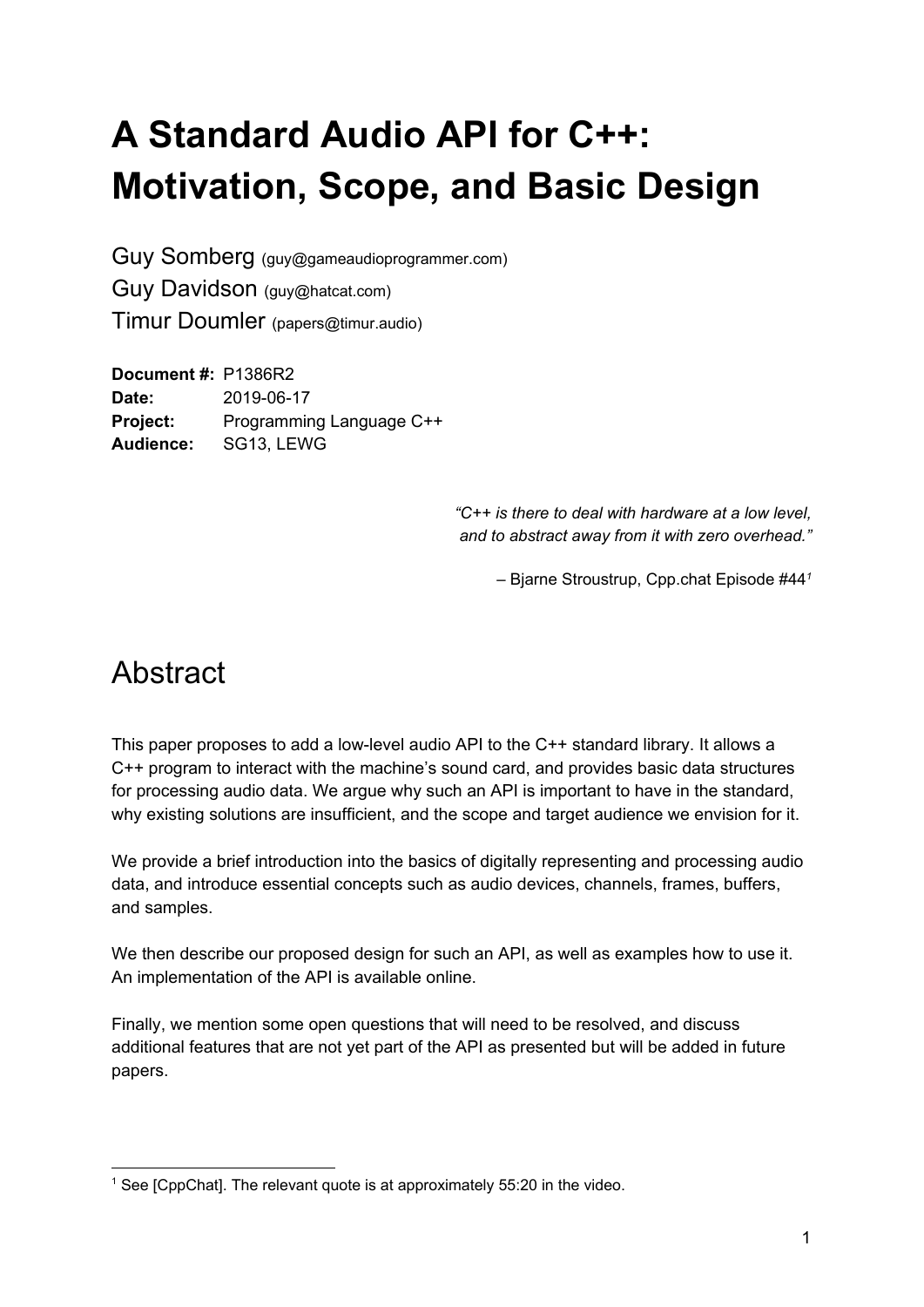## **Contents**

| <b>1 Motivation</b>                               | 3              |
|---------------------------------------------------|----------------|
| 1.1 Why Does C++ Need Audio?                      | 3              |
| 1.2 Audio as a Part of Human Computer Interaction | 4              |
| 1.3 Why What We Have Today is Insufficient        | 5              |
| 1.4 Why not Boost.Audio?                          | $\overline{7}$ |
| 2 Earlier proposals                               | 7              |
| 3 Scope                                           | 8              |
| <b>4 Target Audience</b>                          | 9              |
| 5 Background                                      | 9              |
| 5.1 What is Audio?                                | 9              |
| 5.2 Representing Audio Data in C++                | 10             |
| 5.2.1 Samples                                     | 10             |
| 5.2.2 Frames and Channels                         | 10             |
| 5.2.3 Buffers                                     | 11             |
| 5.3 Audio Devices                                 | 12             |
| 5.4 Audio I/O                                     | 12             |
| 5.5 Audio Driver Types                            | 13             |
| <b>6 API Design</b>                               | 13             |
| 6.1 Design Principles                             | 13             |
| 6.2 Design Overview                               | 13             |
| 6.3 Class audio_buffer                            | 14             |
| 6.4 Callback concepts                             | 16             |
| 6.5 Device Selection API                          | 16             |
| 6.6 Device Configuration Change Callbacks         | 17             |
| 6.7 Class audio_device                            | 18             |
| 6.8 Class audio_device_io                         | 22             |
| <b>7 Example Usage</b>                            | 23             |
| 7.1 White Noise                                   | 23             |
| 7.2 Process on the Main Thread                    | 23             |
| 7.3 Sine Wave                                     | 24             |
| 8 Reference Implementation                        | 24             |
| 9 Next steps                                      | 24             |
| 9.1 Channel Names and Channel Layouts             | 25             |
| 9.2 Device settings negotiation API               | 25             |
| 9.3 Exclusive vs Shared Mode                      | 25             |
| 9.4 Combining Multiple Devices                    | 26             |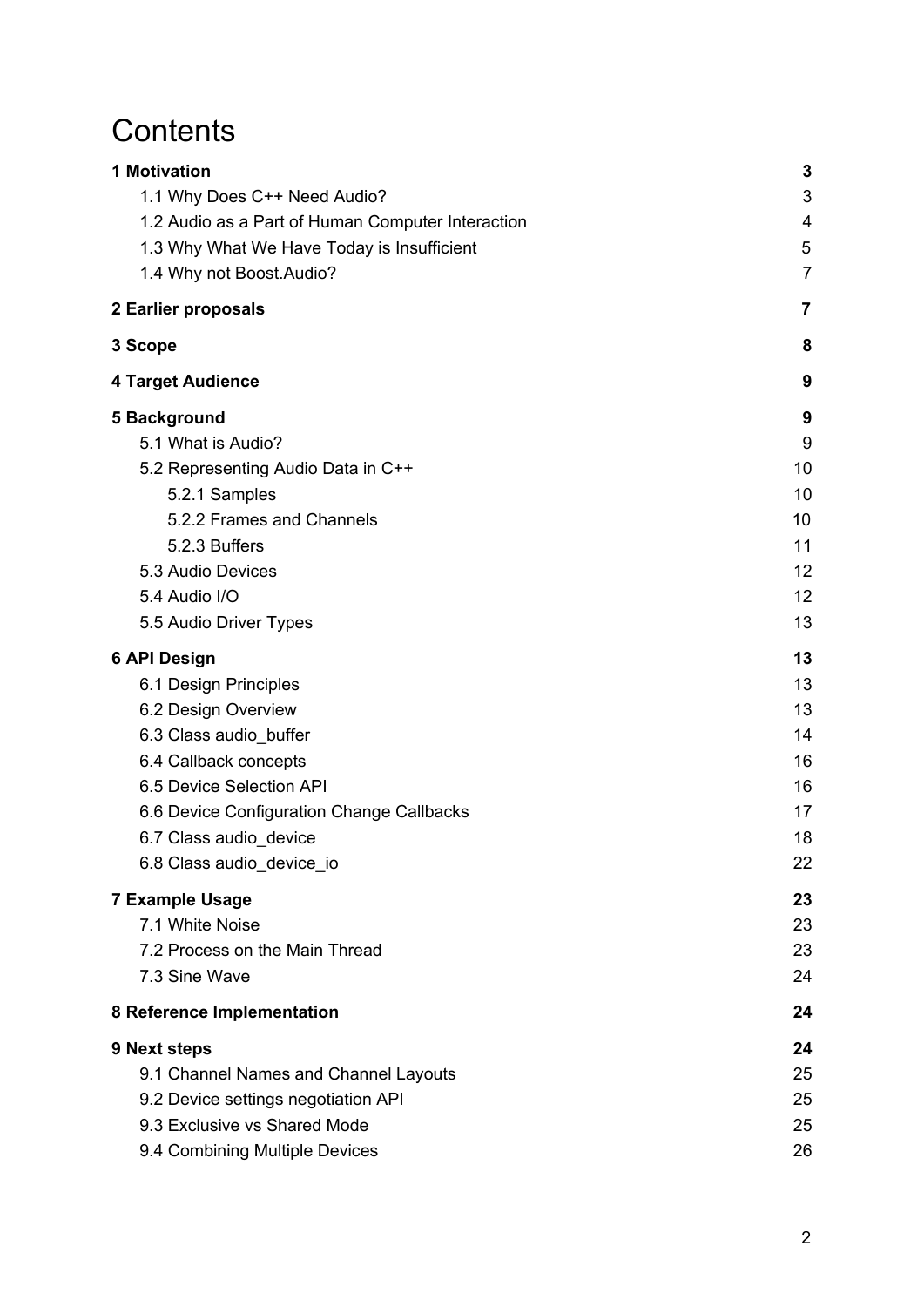#### **[References](#page-26-1) [26](#page-26-1)**

## Document Revision History

#### **R2**, 2019-06-17:

- Updated discussion of the proposal's scope and roadmap
- Modified audio buffer to allow for a non-contiguous underlying memory layout
- Removed buffer order and audio driver type template parameters
- Added device list change callback and device start/stop callback
- Added device configuration change callbacks
- Added timestamps for recording time and presentation time
- Renamed audio device buffers to audio device io
- Added audio device::has unprocessed io() for single-threaded processing
- Removed audio device:: get supported \* functions

#### **R1**, 2019-03-11:

- Improved discussion of motivation
- Addressed comments from LEWGI and SG13 in Kona
- Made mdspan underlying type of buffer, replacing buffer view and strided span
- Added notion of different audio driver (hardware abstraction layer) types.
- Made audio driver type, sample type, and buffer order template parameters
- Removed buffer list in favour of audio device buffers
- Changed device list to return an optional<device>
- Removed nested namespace audio in favour of prefixing names with audio
- Editorial changes

**R0,** 2019-01-21: Initial version.

## <span id="page-2-0"></span>1 Motivation

#### <span id="page-2-1"></span>1.1 Why Does C++ Need Audio?

Almost every computer, phone, and embedded device on the market today comes with some form of audio output and (in many cases) input, yet there is no out-of-the-box support for audio in the C++ language. Developers have to use a multitude of different platform-specific APIs or proprietary cross-platform middleware. Wouldn't it be great if the basic functionality of talking to your sound card would come for free with every C++ compiler, as part of the C++ standard library? Not only would it allow one to write truly cross-platform audio code, but it would also lower the barrier of entry for learning.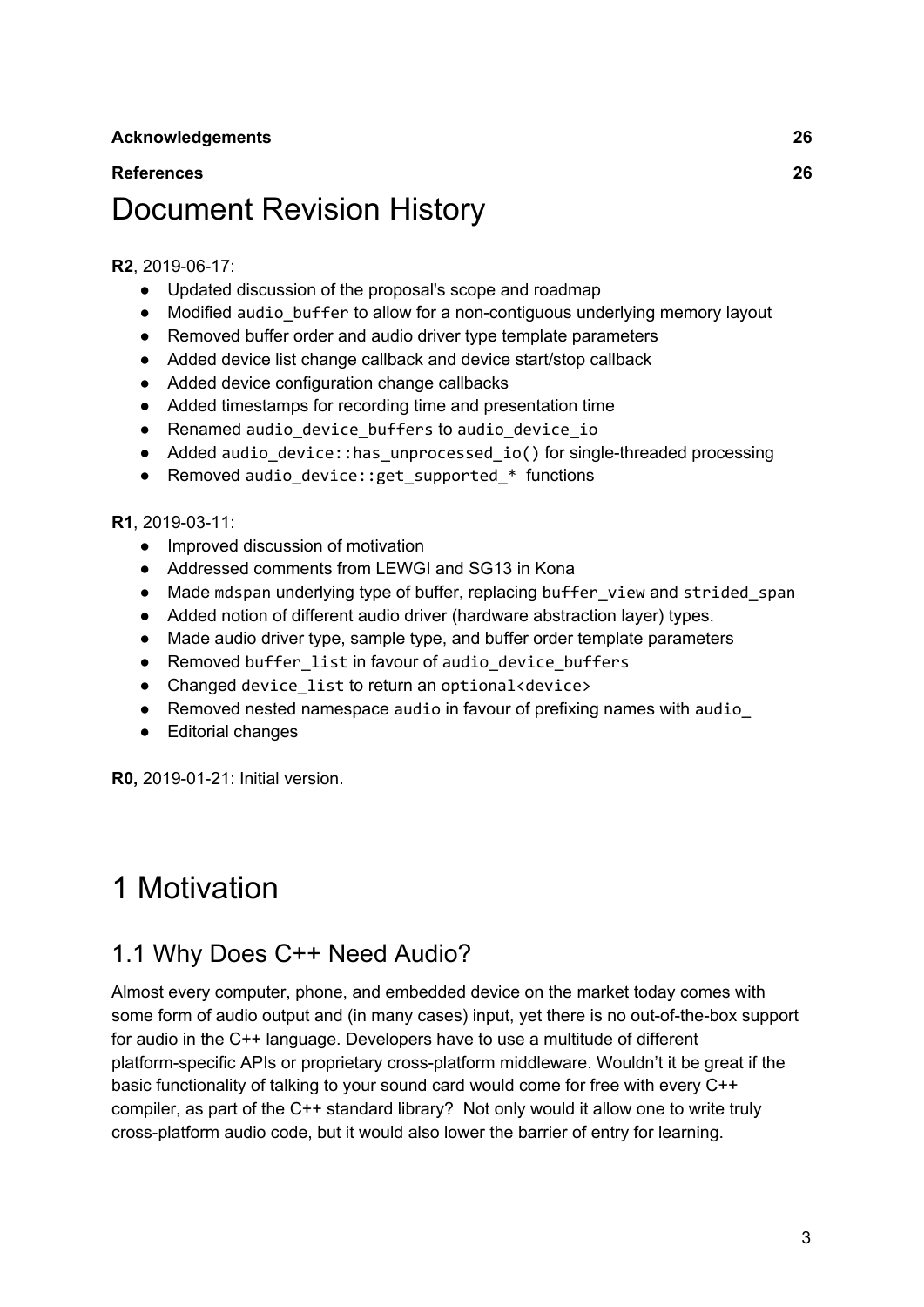The principles of pulse-code modulation (PCM) go back to at least the 1920s [PCM], and commodity PC hardware has been doing this exact thing since at least the early 1990s [SoundCard] if not earlier. That gives us between 30 and 100 years of experience doing audio the same way. These fundamentals have withstood the test of time - they have remained virtually unchanged from its humble beginnings, through the invention of the MP3, surround sound, and even now into the heyday of ambisonics and virtual reality. Throughout all of this time, PCM is the *lingua franca* of audio. It is time to provide an interface to audio devices in the C++ standard.

The job of the standard is to standardise existing practice. Further, it is the task of the standard library to provide basic facilities that can otherwise not be portably written in standard C++. Adding low-level audio is a logical consequence of this direction, affirmed by the efforts to standardize filesystem, networking, etc.

This proposal intends to draw together current practice and present a way forward for a standard audio interface designed using modern C++ features.

### <span id="page-3-0"></span>1.2 Audio as a Part of Human Computer Interaction

Since the advent of C, computing has changed considerably with the introduction and widespread availability of graphics and the desktop metaphor. Human Computer Interaction (HCI) is the field of study which considers how people interact with computers and technology, and has expanded greatly since the introduction of personal computing. C++ is a systems programming language widely used on the server as well as the client (mobile phones and desktop computers). It is also a language which lacks library support for many fundamental aspects of client computing. If C++ is to be a language for the client as well as the server, it needs to complete its HCI support.

Games are often used to demonstrate the scope of requirements for HCI support. In order to implement even the simplest of primitive games, you need at a minimum the following fundamental tools:

- A canvas to draw on.
- Graphics support to draw specific figures.
- Input support for receiving user control events.
- Audio support for providing additional reinforcing feedback.

Currently, the C++ standard library provides none of these tools: it is impossible for a C++ programmer to create even a rudimentary interactive application with the tools built into the box. She must reach for one or more third-party libraries to implement all of these features. Either she must research the APIs offered by her program's various supported host systems to access these features, or she must find a separate library that abstracts the platform away. In any case, these APIs will potentially change from host to host or library to library, requiring her to learn each library's particular individual quirks.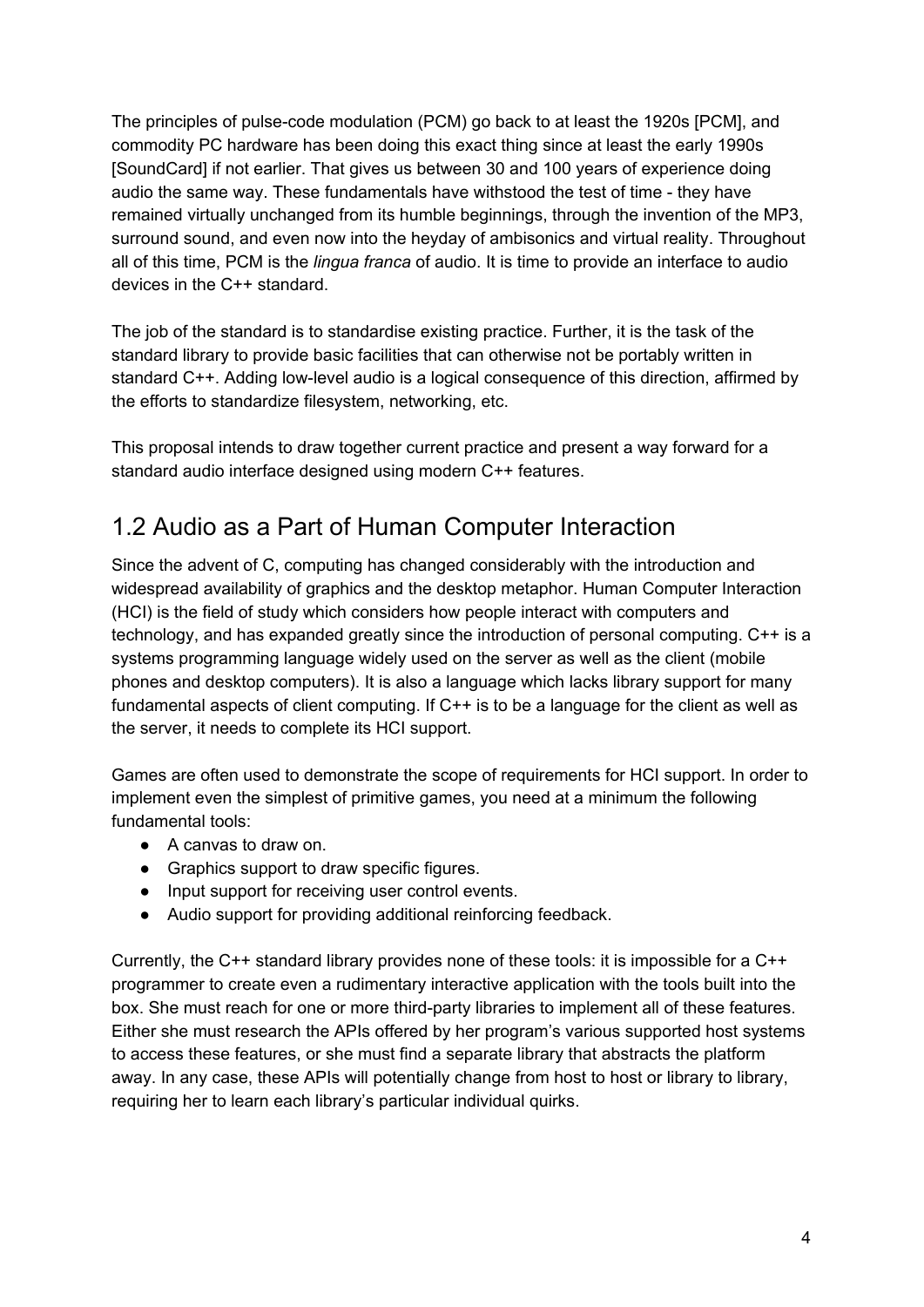If C++ is there to deal with the hardware at a low level, as Bjarne Stroustrup said, then we must have access to all the hardware that is common on existing systems, and that includes the audio hardware.

Audio playback and recording has been solved many times over - a large number of both proprietary and open-source libraries have been developed and implemented on a myriad of platforms in an attempt to provide a universal API. Examples libraries include Wwise, OpenAL, Miles Sound System, Web Audio, PortAudio, RtAudio, JUCE, and FMOD to name a few. [AudioLibs] lists 38 libraries at the time of writing. While some of these APIs implement higher-level abstractions such as DSP graphs or fancy tooling, at a fundamental level they are all doing the exact same thing in the exact same way.

#### <span id="page-4-0"></span>1.3 Why What We Have Today is Insufficient

The corpus of audio libraries as it exists today has a few fundamental problems:

- The libraries are often platform-specific and/or proprietary.
- There is a lot of boilerplate code that cannot be shared among platforms.
- The libraries are not written to be able to take advantage of modern syntax and semantics.

Consider the "Hello World" of audio programming: the playback of white noise, which is generated by sending random sample data to the output device. Let's examine what this code will look like on MacOS with the CoreAudio API and on Windows with WASAPI, the foundational audio libraries on their respective platforms. (The code in this section has been shrunk to illegibility on purpose in order to show the sheer amount of boilerplate required.)

| MacOS CoreAudio                                                                                                                                                                                                                                                                                                                                                                                                                                                                                                                             | <b>Windows WASAPI</b>                                                                                                                                                                                                                                                                                                                                                                                                                                                                                                                                   |
|---------------------------------------------------------------------------------------------------------------------------------------------------------------------------------------------------------------------------------------------------------------------------------------------------------------------------------------------------------------------------------------------------------------------------------------------------------------------------------------------------------------------------------------------|---------------------------------------------------------------------------------------------------------------------------------------------------------------------------------------------------------------------------------------------------------------------------------------------------------------------------------------------------------------------------------------------------------------------------------------------------------------------------------------------------------------------------------------------------------|
| AudioObjectPropertyAddress pa = {<br>kAudioHardwarePropertyDefaultInputDevice,<br>kAudioObjectPropertyScopeGlobal,<br>kAudioObjectPropertyElementMaster<br>};<br>uint32 t dataSize;<br>if (auto result = AudioObjectGetPropertyDataSize(<br>kAudioObjectSystemObject, &pa, 0, nullptr, &dataSize)<br>   dataSize != sizeof(AudioDeviceID);        result != noErr)<br>return result;<br>AudioDeviceID deviceID;<br>if (auto result = AudioObjectGetPropertyData(<br>kAudioObjectSystemObject, &pa, 0, nullptr, &dataSize,<br>return result; | CoCreateInstance(CLSID MMDeviceEnumerator, NULL, CLSCTX ALL,<br>IID IMMDeviceEnumerator, (void**)&pEnumerator);<br>pEnumerator->GetDefaultAudioEndpoint(eRender, eConsole,<br>&pDevice);<br>pDevice->Activate(IID IAudioClient, CLSCTX ALL, NULL,<br>(void**)&pAudioClient);<br>pAudioClient->GetMixFormat(&pwfx);<br>pAudioClient->Initialize(AUDCLNT SHAREMODE SHARED, 0,<br>hnsRequestedDuration, 0, pwfx, NULL);<br>pAudioClient->GetBufferSize(&bufferFrameCount);<br>pAudioClient->GetService(IID IAudioRenderClient,<br>(void**)&pRenderClient); |
| AudioDeviceIOProcID ioProcID;                                                                                                                                                                                                                                                                                                                                                                                                                                                                                                               | pMySource->SetFormat(pwfx);                                                                                                                                                                                                                                                                                                                                                                                                                                                                                                                             |
| if (auto result = AudioDeviceCreateIOProcID(                                                                                                                                                                                                                                                                                                                                                                                                                                                                                                | pRenderClient->GetBuffer(bufferFrameCount, &pData);                                                                                                                                                                                                                                                                                                                                                                                                                                                                                                     |
| deviceID, ioProc, nullptr, &ioProcID); result != noErr)                                                                                                                                                                                                                                                                                                                                                                                                                                                                                     | pRenderClient->ReleaseBuffer(bufferFrameCount, flags);                                                                                                                                                                                                                                                                                                                                                                                                                                                                                                  |
| return result;                                                                                                                                                                                                                                                                                                                                                                                                                                                                                                                              | $hnsActualDuration =$                                                                                                                                                                                                                                                                                                                                                                                                                                                                                                                                   |
| if (auto result = AudioDeviceStart(deviceID, ioProc); result !=                                                                                                                                                                                                                                                                                                                                                                                                                                                                             | (double)REFTIMES_PER_SEC * bufferFrameCount /                                                                                                                                                                                                                                                                                                                                                                                                                                                                                                           |
| $noErr)$ {                                                                                                                                                                                                                                                                                                                                                                                                                                                                                                                                  | pwfx->nSamplesPerSec;                                                                                                                                                                                                                                                                                                                                                                                                                                                                                                                                   |
| AudioDeviceDestroyIOProcID(deviceID, ioProcID);                                                                                                                                                                                                                                                                                                                                                                                                                                                                                             | pAudioClient->Start();                                                                                                                                                                                                                                                                                                                                                                                                                                                                                                                                  |
| return result;                                                                                                                                                                                                                                                                                                                                                                                                                                                                                                                              | while (flags != AUDCLNT BUFFERFLAGS SILENT) {                                                                                                                                                                                                                                                                                                                                                                                                                                                                                                           |
| AudioDeviceStop(deviceID, ioProc);                                                                                                                                                                                                                                                                                                                                                                                                                                                                                                          | Sleep((DWORD)(hnsActualDuration/REFTIMES PER MILLISEC/2));                                                                                                                                                                                                                                                                                                                                                                                                                                                                                              |
| AudioDeviceDestroyIOProcID(deviceID, ioProcID);                                                                                                                                                                                                                                                                                                                                                                                                                                                                                             | pAudioClient->GetCurrentPadding(&numFramesPadding);                                                                                                                                                                                                                                                                                                                                                                                                                                                                                                     |
| OSStatus ioProc(AudioObjectID deviceID,                                                                                                                                                                                                                                                                                                                                                                                                                                                                                                     | numFramesAvailable = bufferFrameCount - numFramesPadding;                                                                                                                                                                                                                                                                                                                                                                                                                                                                                               |
| const AudioTimeStamp*,                                                                                                                                                                                                                                                                                                                                                                                                                                                                                                                      | pRenderClient->GetBuffer(numFramesAvailable, &pData);                                                                                                                                                                                                                                                                                                                                                                                                                                                                                                   |
| const AudioBufferList*,                                                                                                                                                                                                                                                                                                                                                                                                                                                                                                                     | $float* pDataFloat = static\_cast(pData);$                                                                                                                                                                                                                                                                                                                                                                                                                                                                                                              |
| const AudioTimeStamp*,                                                                                                                                                                                                                                                                                                                                                                                                                                                                                                                      | for (size $t$ i = 0; i < numFramesAvailable; ++i) {                                                                                                                                                                                                                                                                                                                                                                                                                                                                                                     |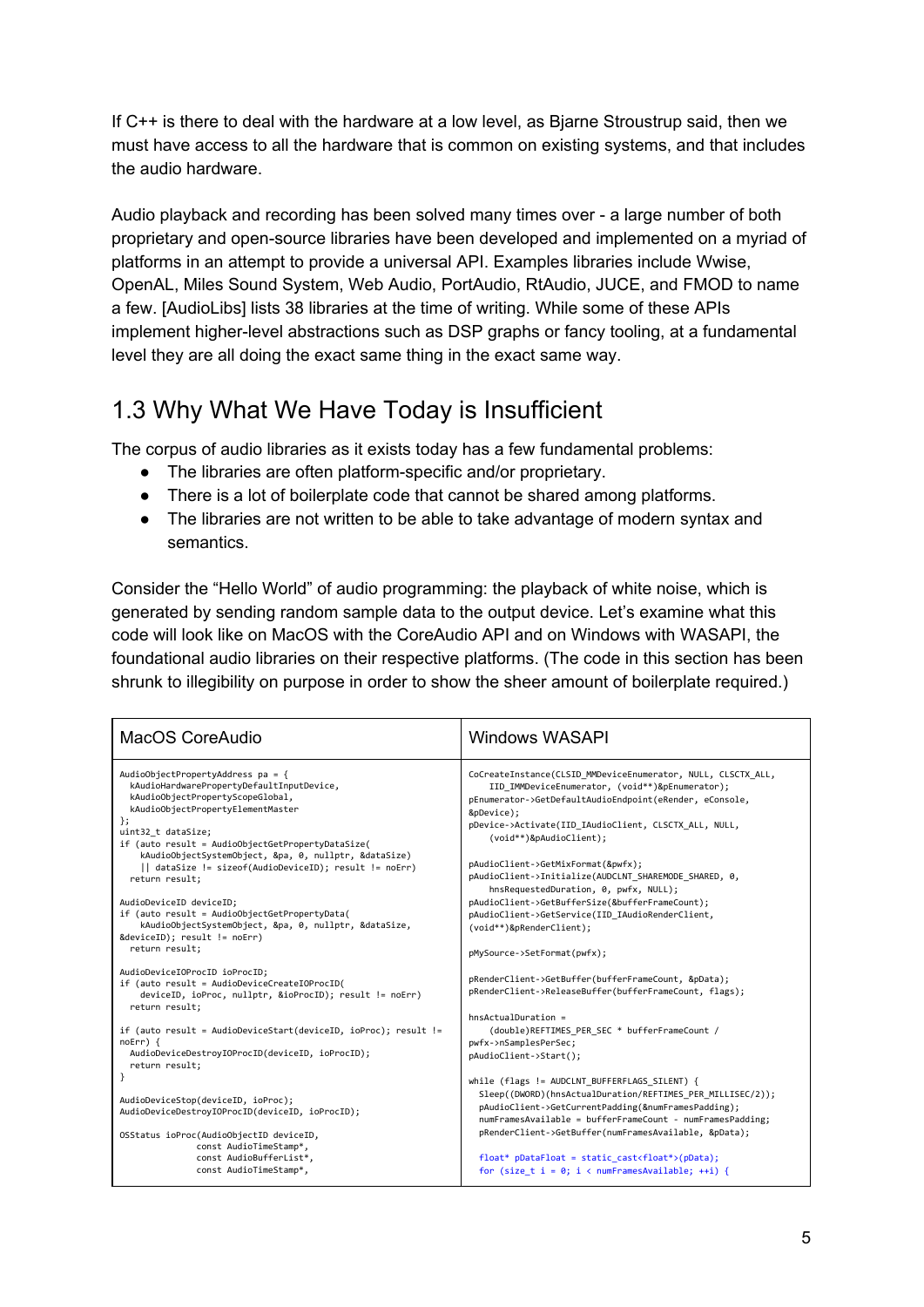

In both examples, the large majority of this code simply sets up devices and buffers: only the sample-generating code (in blue) actually updates the output buffer in any way. Note that the sample-generating code is basically identical between the CoreAudio and WASAPI code.

The amount of boilerplate code prompted the creation of several libraries which attempt to abstract devices and buffers. The same example using JUCE looks like this:

```
JUCE
class MainComponent : public AudioAppComponent
{
public:
  MainComponent() {
     setAudioChannels (2, 2);
   }
   ~MainComponent() override {
     shutdownAudio();
   }
   void prepareToPlay (int samplesPerBlockExpected, double sampleRate) override {}
   void getNextAudioBlock (const AudioSourceChannelInfo& bufferToFill) override {
for (auto channel = 0; channel < bufferToFill.buffer->getNumChannels(); ++channel) {<br>auto *buffer = bufferToFill.buffer->getWritePointer(channel, bufferToFill.startSample);<br>for (auto sample = 0; sample < bufferToFill.numSa
          buffer[sample] = get_random_sample_value();
     }
   }
   void releaseResources() override {}
   void paint (Graphics&) override {}
   void resized() override {}
   JUCE_DECLARE_NON_COPYABLE_WITH_LEAK_DETECTOR (MainComponent)
};
```
In this case, the abstraction is achieved by declaring a base class and requiring the client to override several member functions. While this does require less code, there is still redundancy in the form of four empty overridden functions, as well as a macro hiding a chunk of housekeeping. And, once again, our sample-generating (blue) code is nearly identical.

In the first two code samples (CoreAudio and WASAPI), the code is calling a C API, and thus is limited in its ability to take advantage of modern C++ abstractions. The third code sample (JUCE) could have been written using C++98, with only the auto and override keywords hinting at modern implementation.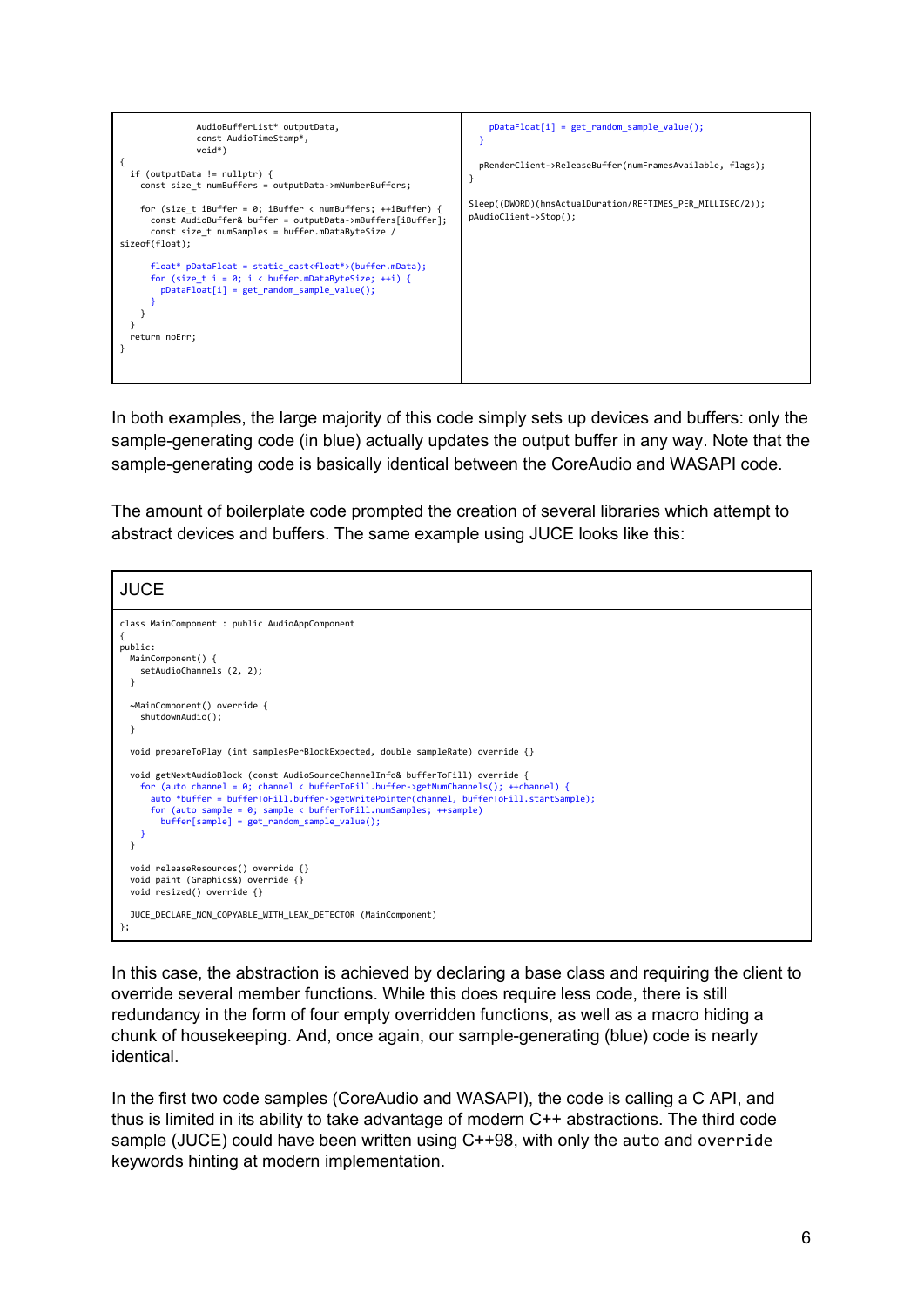New C++ language features have made it possible to write clearer, more concise code. It is the authors' intent to specify a modern C++ interface to audio programming.

#### <span id="page-6-0"></span>1.4 Why not Boost.Audio?

Obligatory reference to xkcd:



Source: <https://xkcd.com/927/>

An oft-asked question is why we don't propose this library for Boost, instead of proposing it for the C++ standard library.

The short answer is that we are indeed planning to propose our reference implementation for Boost. It will be a great opportunity to get it into people's hands sooner while we go through the process of standardization. Additionally, libraries like Boost.Container show that there is room in Boost for filling in implementations for compilers that do not provide a complete standard library.

But submitting a library like this to Boost is orthogonal to submitting this proposal to ISO C++. C++ is still missing out-of-the-box access to a piece of fundamental and very common hardware.

# <span id="page-6-1"></span>2 Earlier proposals

This is the first paper formally proposing audio functionality for the C++ standard. To our knowledge, the most serious discussion so far of such an idea is a thread from 2016 on the Future C++ Proposals Google group (see [Forum]). The author was initially sketching out a higher-level approach to audio based on stream-like semantics. Some of the criticism in the ensuing discussion was that this wasn't sufficiently low-level, didn't give direct access to the actual underlying audio data (samples, frames) and basic operations on it such as deinterleaving, wasn't directly based on existing audio libraries, and didn't have a way to interact with the concrete audio devices used by the OS for audio I/O. The proposal we present here fulfils all of those requirements.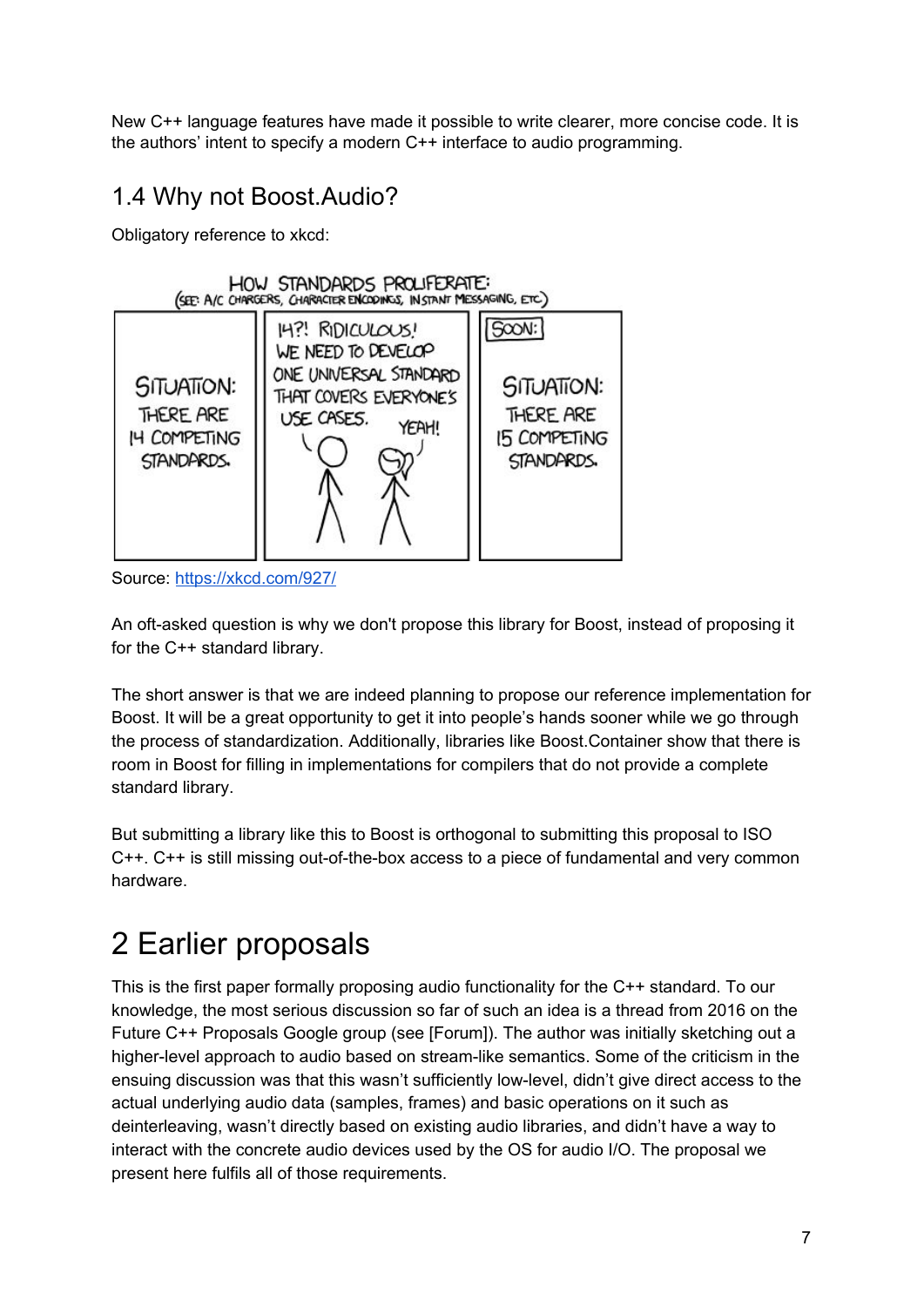Later parts of the Google group discussion explore different design ideas towards a more universal low-level API for audio, some of which are part of our design as well.

# <span id="page-7-0"></span>3 Scope

This paper describes a low-level audio playback and recording device access API, which will function for a large class of audio devices. This API will work on commodity PC hardware (Windows, MacOS, Linux, etc.), microcontrollers, phones and tablets, big iron, exotic hardware configurations, and even devices with no audio hardware at all<sup>2</sup>.

The scope of the paper is the set of common audio functionality that is not portably implementable in C++ today:

- Discovering what audio input/output devices are available on the system.
- Receiving callbacks when this configuration changes.
- Querying and configuring essential parameters of an audio device.
- A data structure for audio buffers that works across different systems.
- Performing audio I/O by reading/writing these buffers from/to an audio device.

This is the set that provides a minimal portable audio API layer opening the door to higher-level audio functionality. This paper does not seek to implement any such higher-level functionality at this point, such as audio file parsing/decompression/ playback, buffered streaming from disk or network, sound synthesis/effect algorithms, or a DSP graph<sup>3</sup>. It is worth pointing out that all of these can be implemented portably on top of what is proposed in this paper.

It is important to recognize that there exist forms of audio I/O that are not well represented by exchanging audio buffers with an audio device, the model used in this proposal. For example, spatial audio is an area of growing importance in the audio industry. There are systems such as Dolby Atmos, where the program renders audio to an encoded spatial format (instead of an output device), and then the OS renders that to the underlying audio hardware. As another example, mobile phones typically have a notion of *audio focus* and policies around how the audio focus comes and goes. An application producing audio output (such as a media player or a game) can be preempted by a higher-priority application (such as an incoming call). The audio focus might be returned to the app later when the call is over. Such platforms tend to have APIs based on audio sessions and policies instead of audio devices.

These use cases are all important, but also highly platform-specific. We do not think it is feasible to integrate them into a single standard C++ API that is supposed to behave roughly

 $2$  Obviously, devices with no audio hardware will not generate any audio, but the API is aware of such devices and respects the principle that "you don't pay for what you don't use" on such devices. <sup>3</sup> DSP graphs are the most common way to represent complex audio processing chains.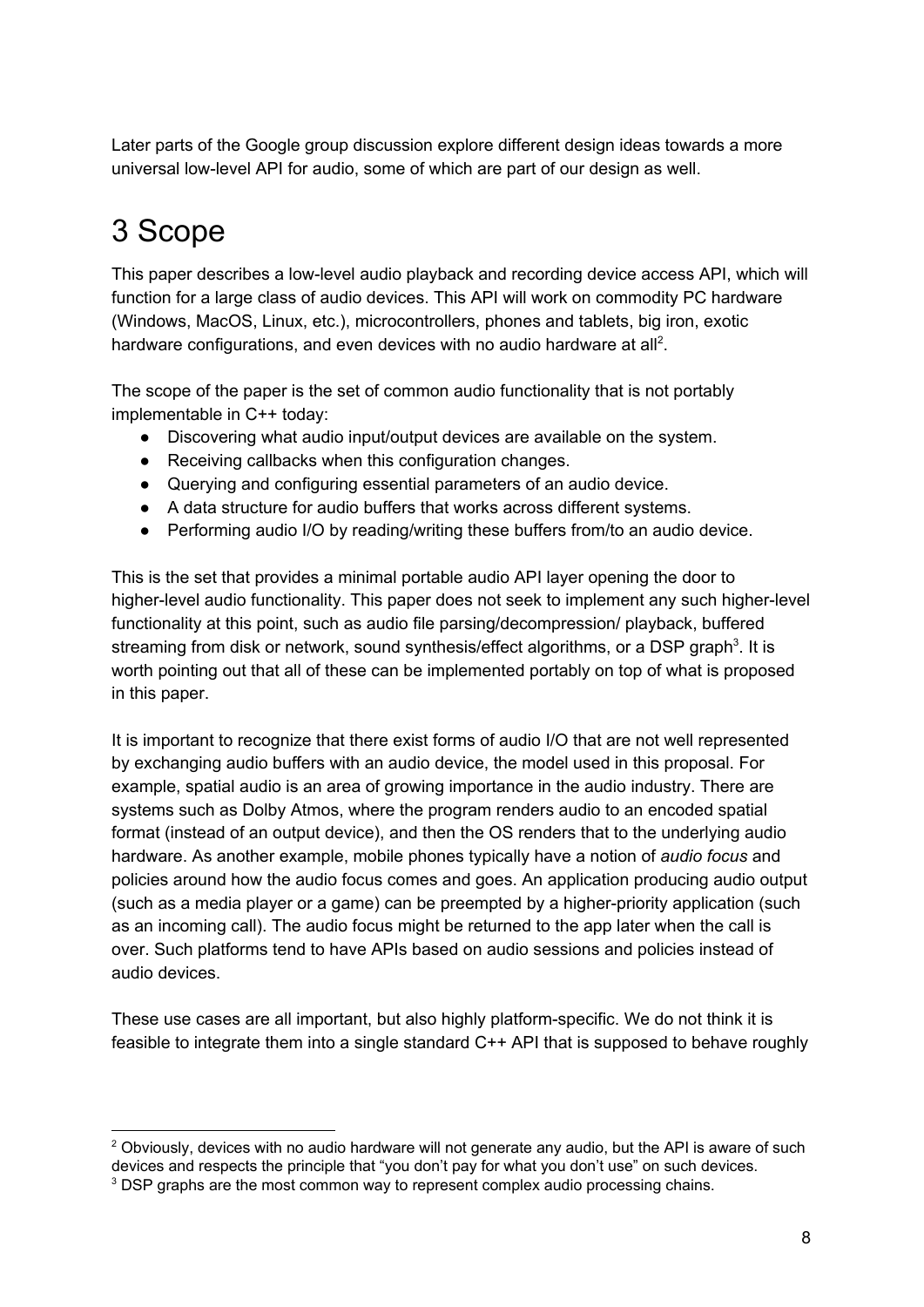the same across all platforms that support C++. These platform-specific use cases are therefore out of scope for this proposal. 4

# <span id="page-8-0"></span>4 Target Audience

Because the API presented in this paper is a low-level audio device access API, it is targeted at two broad categories of people: audio professionals and people learning low-level audio programming. The classes presented here are the same that professionals currently have to write for their target platforms, and they are designed for minimum overhead. At the same time, a beginner who wants to learn low-level audio programming will find the interfaces intuitive and expressive because they map directly to the fundamental concepts of audio.

However, because this API does not (yet) provide any facilities for functionality like loading and playing audio files, there is a category of programmers for whom this library is too low-level. For those people, we hope to include a suite of libraries in succession papers once this paper has been put through its paces.

## <span id="page-8-1"></span>5 Background

### <span id="page-8-2"></span>5.1 What is Audio?

Fundamentally, audio can be modeled as waves in an elastic medium. In our normal everyday experience, the elastic medium is air, and the waves are air pressure waves. The differences in air pressure is sensed by our ears, and our brains interpret the signals as sound. For more details on the fundamentals of audio and hearing, along with additional references, see Chapter 1 by Stephen McCaul of [GAP]. Additionally, for an interactive document which can help to create an intuition for sound and audio, see [Waveforms].

From chapter 1 of [GAP]:

"Any one-dimensional physical property can be used to represent air pressure at an instant in time. If that property can change over time, it can represent audio. Common examples are voltage (the most common analog), current (dynamic microphones), optical transitivity (film), magnetic orientation (magnetic tape), and physical displacement (records). [...]

The ubiquitous representation for processing sound [...] is pulse-code modulation, or PCM. This representation consists of a sequence of [values] that represent the sound pressure at equally spaced times."

<sup>4</sup> One thing to note is that many (probably nearly all) of these technologies still use the same sorts of techniques for populating a buffer with samples. The details occasionally differ slightly - maybe they provide multiple 3D-positioned streams (as in technologies like Dolby Atmos and Windows Sonic), or the underlying format is a compressed or otherwise encoded audio stream instead of PCM - but the principles underlying them are all very similar. As a result, if there is an interest in introducing a library that supports these paradigms, the patterns and techniques of this proposal will be invaluable.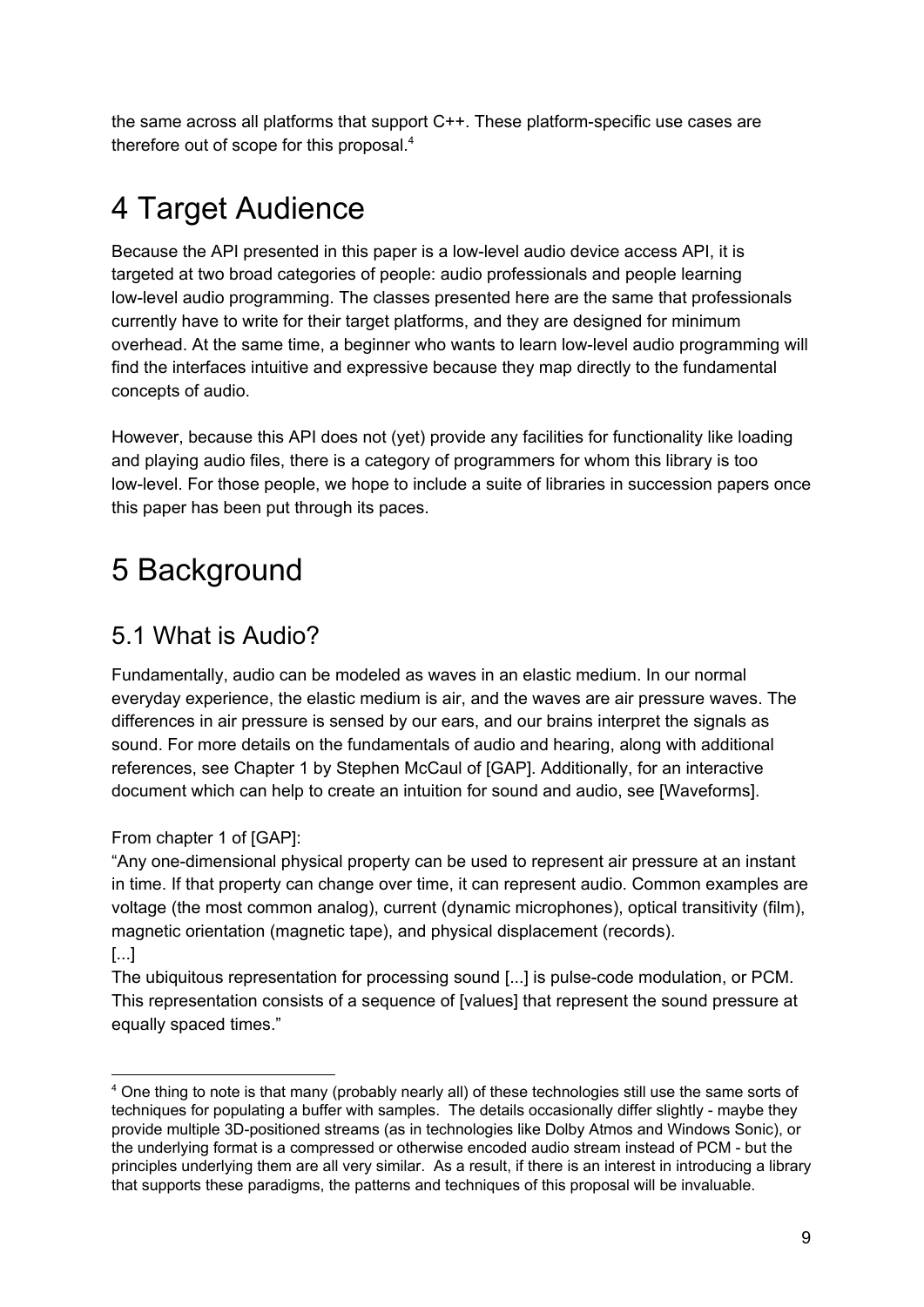More precisely, the representation most commonly used is Linear PCM (LPCM). There are other digital representations such as delta modulation, but they are much less widely-used. In this paper, we have deliberately chosen LPCM because it is the de facto standard for audio applications and drivers.



### <span id="page-9-0"></span>5.2 Representing Audio Data in C++

#### <span id="page-9-1"></span>5.2.1 Samples

A *sample* is the fundamental unit of audio, which represents the amplitude of an audio signal at a particular point in time. It is represented as a single numeric value, typically either a floating point number in the range -1..+1 or a signed integer, but may also be another type that is appropriate to the target platform. The *sample rate* or sampling frequency is the number of samples per second. Typical sample rates are 44,100 Hz, 48,000 Hz, and 96,000 Hz. The *bit depth* is the number of bits of information in each sample, which can be lower than the number of bits available in the numeric data type used. Typical bit depths are 16 bit or 24 bit.

#### <span id="page-9-2"></span>5.2.2 Frames and Channels

A *frame* is a collection of samples referring to the same point in time, one for each output (typically a speaker) or input (typically a microphone). For example, a stereo (two-speaker) output will have 2 samples in the frame, one for the left speaker and one for the right. A "5.1" channel surround sound system will have six samples in the frame: left, center, right, surround left, surround right, and LFE (low-frequency emitter, typically referred to as a "subwoofer"). Each sample within a frame is targeted at a particular speaker, and we refer to the collection of samples targeted for a particular speaker as a *channel*.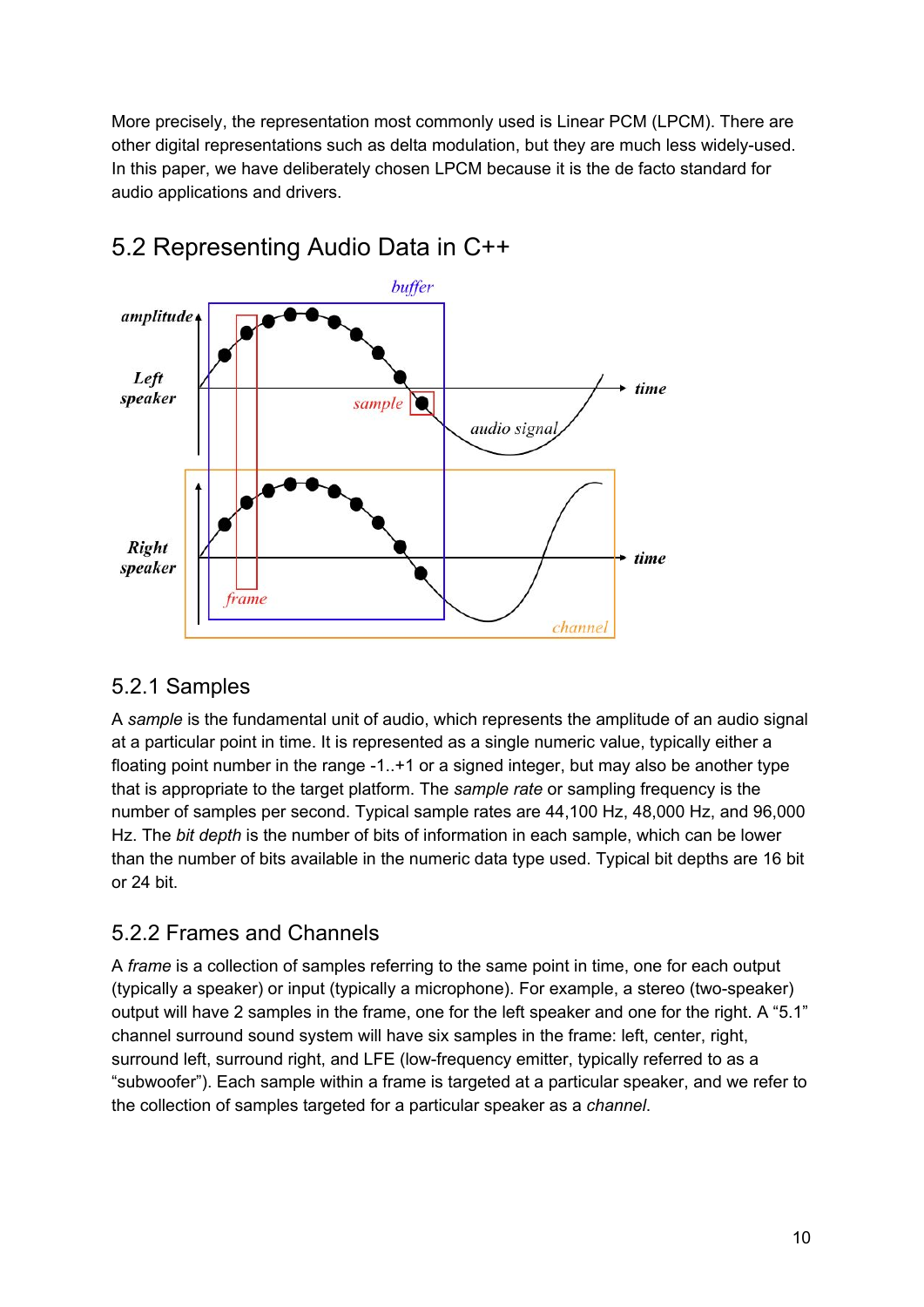#### <span id="page-10-0"></span>5.2.3 Buffers

A *buffer* is a block of consecutive frames and the most important data structure in audio (note how the word "buffer" has a different and more specific meaning in audio). Using such a buffer for exchanging data with the sound card greatly reduces the communication overhead compared to exchanging individual samples and frames, and is therefore the established method. On the other hand, buffers increase the latency of such data exchange. The tradeoff between performance and latency can be controlled with the *buffer size*. This will often be a power-of-two number. On desktop machines and phones, typical buffer sizes are between 64 and 1024 samples per buffer.

There are two possible orderings for buffers: interleaved and deinterleaved. In an interleaved buffer, the channels of each frame are laid out sequentially, followed by the next frame. In a deinterleaved buffer, the channels of each frame are laid out sequentially, followed by the next channel.

It is probably easiest to view this visually. In the following tables, each square represents a single sample, L stands for "left channel", and R stands for "right channel". Each buffer contains four frames of stereo audio data.

#### **Interleaved:**

|--|--|--|--|--|--|--|

**Deinterleaved:**

|--|--|--|--|--|--|

Another example, this time with a 5.1-channel setup. Here L = left,  $R =$  right,  $C =$  center, SL = surround left, SR = surround right, LFE = low-frequency emitter. In order to fit onto a page, there are only three frames in these buffers.

#### **Interleaved:**

|  | -<br>ப |  |  |  | $- -$<br>⊢⊢ |  |  |  |  | ₩. | <b>FF</b> |  | $\overline{\phantom{a}}$<br>◡ |  |  |  | --- |
|--|--------|--|--|--|-------------|--|--|--|--|----|-----------|--|-------------------------------|--|--|--|-----|
|--|--------|--|--|--|-------------|--|--|--|--|----|-----------|--|-------------------------------|--|--|--|-----|

#### **Deinterleaved:**

| - |  |  | P |  | -<br>$\sim$ |  |  | $\overline{\phantom{0}}$ | <b>SL</b> | SI | SI | <b>SR</b> | 5R |  | -- | $ -$<br>--- | $- -$ |
|---|--|--|---|--|-------------|--|--|--------------------------|-----------|----|----|-----------|----|--|----|-------------|-------|
|---|--|--|---|--|-------------|--|--|--------------------------|-----------|----|----|-----------|----|--|----|-------------|-------|

The audio buffer structure is equivalent to a 2D array of samples. A buffer is typically either contiguous in memory, or follows a pointer-to-pointer structure, although other memory layouts are possible. Typically, interleaved buffers are contiguous, which is optimal for operations like encoding/decoding an audio stream, while deinterleaved buffers are pointer-to-pointer, with each first-level-pointer pointing to a single channel, which is optimal for operations like applying an FFT to every channel.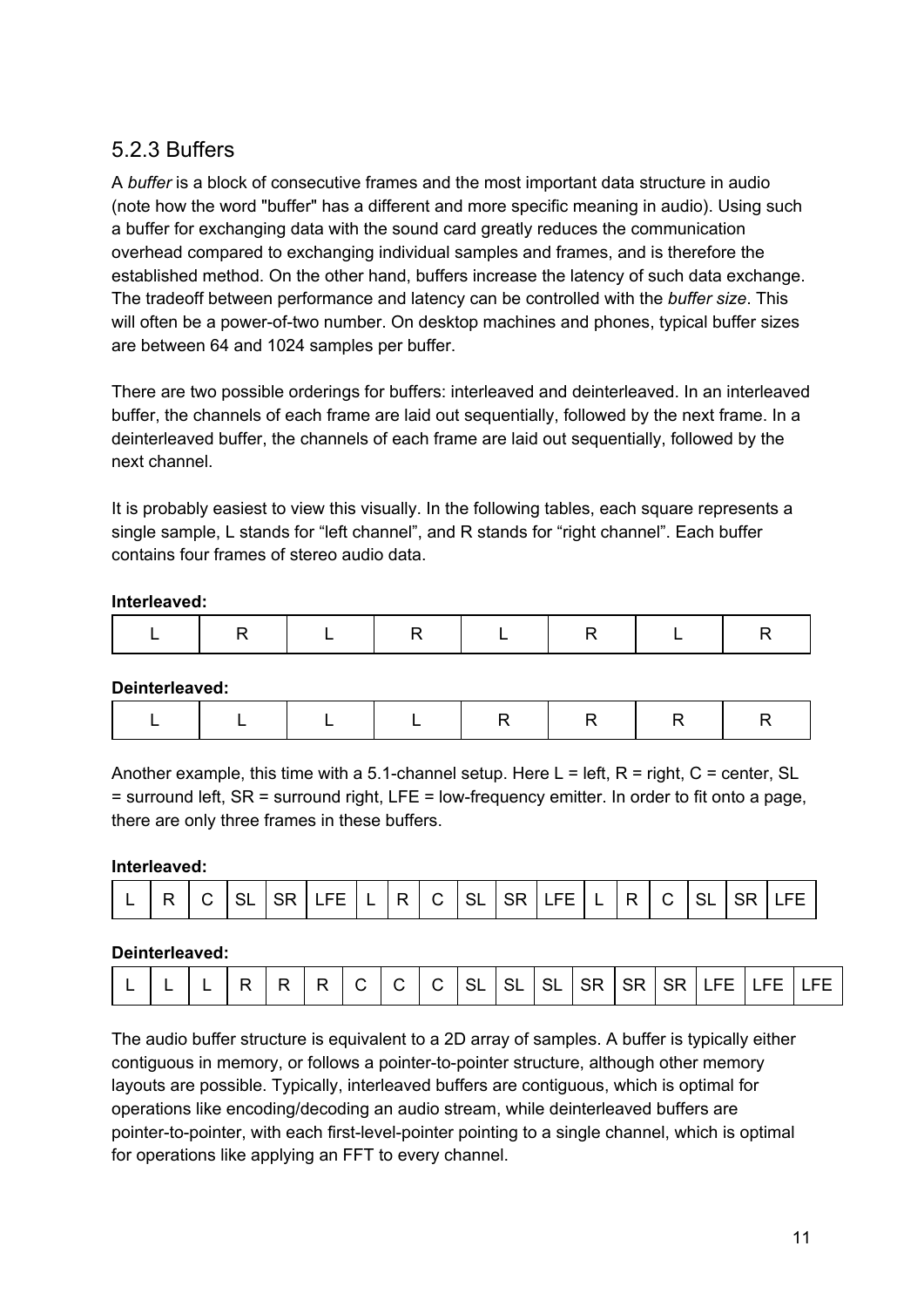#### <span id="page-11-0"></span>5.3 Audio Devices

A *device* is the software interface to the physical hardware that is outputting or inputting audio buffers. Audio hardware consists of a digital to analog converter (DAC) for output devices (speakers), and/or an analog to digital converter (ADC) for input devices (microphones).

Under the hood, devices have a double buffer of audio data $5$ : the device consumes one buffer while the software fills the other. However, the audio device *does not wait* for the previous buffer to complete before swapping the buffers. In fact, it cannot, because time moves forward whether or not we are ready for it. This is important, because it means that audio is a near real-time system $6$ . Missing even a single sample is unacceptable in audio code, and will typically result in an audible glitch.

Every time a buffer context switch occurs, the device signals that its memory buffer is ready to be filled (output) or consumed (input). At that moment, the program has a very short window of time - typically a few milliseconds at most<sup>7</sup> - in which to fill or consume the buffer with audio data before the buffer is switched again. At a fundamental level, the design proposed in this document is about hooking into this moment in time when the buffer is ready and exposing it to user code.

#### <span id="page-11-1"></span>5.4 Audio I/O

There are two broad categories of audio APIs: *callback* APIs and *polling* APIs.

In a *callback* API, the operating system fabricates a thread on your program's behalf and calls into user code through that thread every time a buffer becomes available. One example of a callback-based API is MacOS CoreAudio.

In a *polling* API, the user code must check periodically whether a buffer is available. The polling function will return a valid buffer when one is available, and the user code can process it. Some polling systems will provide an event handle that can be used to block the user code until a buffer is available. Examples of polling APIs are Windows WASAPI (which includes an event handle) and any embedded devices which do not have an operating system (and therefore cannot create threads).

On systems where threads are available, the audio will typically be driven by a thread (in callback APIs, there is no other choice!). Due to the time restrictions, it is critically important that these threads perform no operations that could possibly block for an indeterminate

 $5$  As with everything in C++, this explanation follows the "as if" rule. The actual mechanics are more complex, but the distinctions are not important to this paper.

 $6$  Audio processing exhibits many of the properties of a hard real-time system, but in most contexts there is an operating system and a thread scheduler between the audio software and the chip. So, although it is tempting to call it so, "hard real-time" is not technically correct in most cases.

 $7$  An example: a common sample rate is 48,000 Hz, and a common buffer size is 128 samples. 128 samples divided by 48,000 samples per second gives just 2.66 milliseconds to fill the buffer.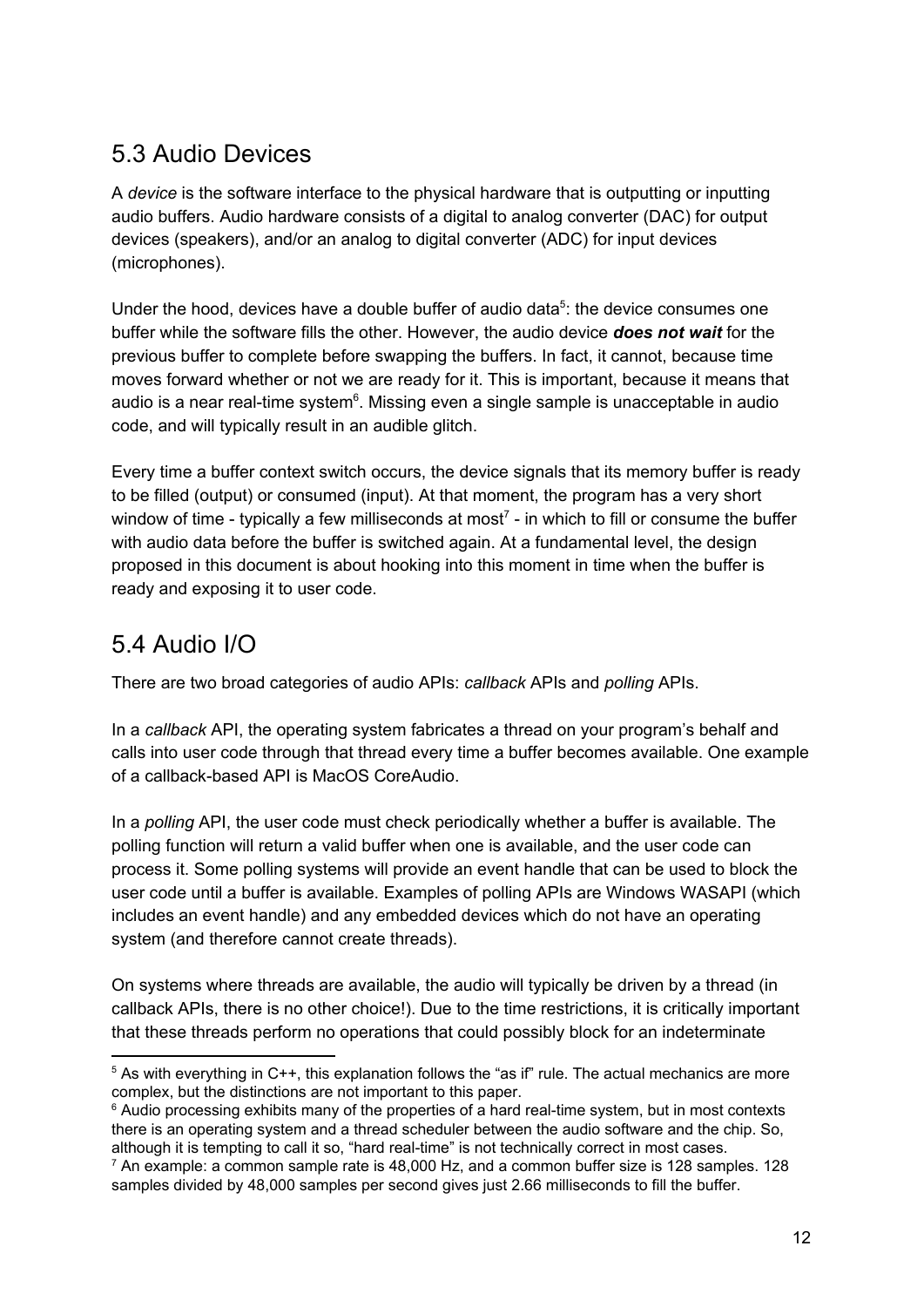length of time. This means that there can be no file or network I/O, no locks, and no memory allocations. Algorithms and data structures that are used in the audio thread are typically either lock-free or wait-free. Additionally, the thread is typically run at the highest available OS priority.

However, this paper does not propose to codify the restrictions of (near-)real-time computing in the C++ standard, or to explicitly define what kind of code can or cannot be called on the audio thread. In C++, such restrictions exist only implicitly.

### <span id="page-12-0"></span>5.5 Audio Driver Types

Many operating systems provide more than one API (hardware abstraction layer) for communicating with the low-level audio driver. For example, on Windows you can use WASAPI or ASIO, and on Linux you have a choice between ALSA, OSS, and Pulseaudio.

Different audio driver types offer different trade-offs. For example, ASIO offers lower latency than WASAPI, which is an important consideration for pro audio applications, but not all audio devices might come with an ASIO driver.

In a previous revision of this paper, the audio device and the device discovery API were all templated on the audio driver type. However we found that this complicates the API to an unacceptable degree. The present revision therefore no longer contains any facilities to use different driver types simultaneously in the same program.

# <span id="page-12-1"></span>6 API Design

### <span id="page-12-2"></span>6.1 Design Principles

The API in its current form is a low-level device access API, intended to be the least-common denominator. As the quote from the first page of this document indicates, the API must abstract the hardware at a low level, and leave no room for a lower-level interface. Thus, this API, by necessity, is bare-bones. However, it lays the foundations for higher-level abstractions that can come in the future, or which users can build upon to create their own software and libraries.

Another thing to note is that this paper is not inventing anything. While the API surface of this library is distinctive, it is an attempt to standardize a common denominator among several popular low-level device access APIs.

#### <span id="page-12-3"></span>6.2 Design Overview

The present revision (R2) covers a high-level design of the various classes and structures and their relationships. Future versions will include proposed wording and completely fleshed-out APIs.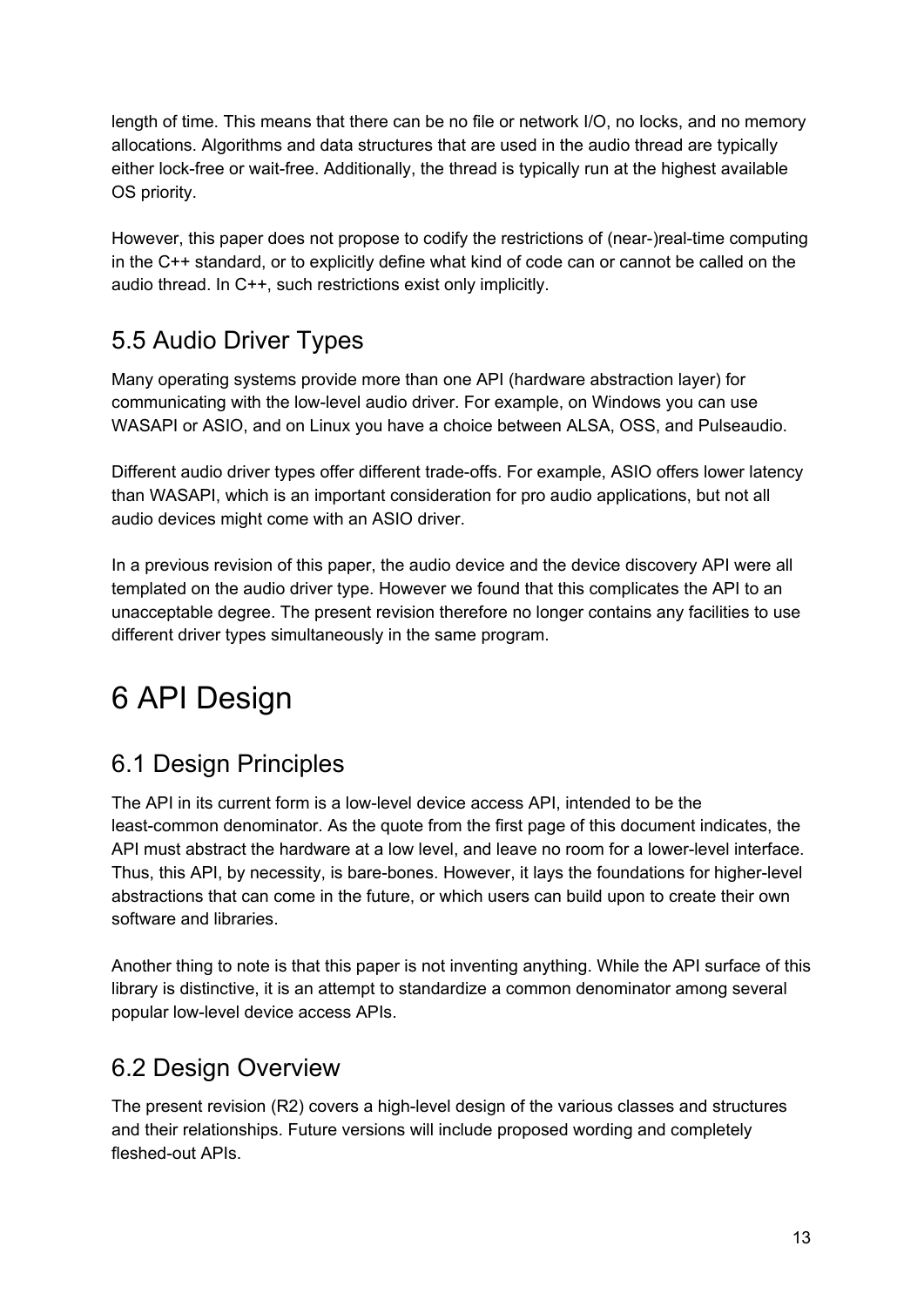Broadly, the proposed design provides abstractions for each of the concepts defined above.

- **audio\_buffer** A range of multi-channel audio data.
- **audio device list** A list of currently available audio input or output devices.
- **audio** device A handle to communicate with an audio device through a hardware abstraction layer, and exchange audio buffers with it purposes of audio input and output (with a callback or by polling).
- **audio io** Represents the data exchanged by an audio device to the audio callback: the input and output buffers and associated timestamps.
- **AudioDeviceListCallback**, **AudioDeviceCallback**, and **AudioIOCallback** Concepts for the three different types of callbacks used in the classes above.

The remainder of this section will go into greater detail about the specific classes, their usage, and their APIs. All classes and free functions are declared in the std::experimental namespace unless stated otherwise. We opted against a nested audio namespace for the reasons outlined in [P0816R0].

Note that the API description below is intentionally incomplete so that the signal does not get overwhelmed by the noise. For example, we have left out constructors, destructors, and thorough application of const and noexcept to name but a few items. These functions, as well as more formal wording to specify them, will come in future revisions of this document. Furthermore, all names in this proposal are placeholder names subject to future bikeshedding.

### <span id="page-13-0"></span>6.3 Class audio\_buffer

The audio buffer class provides access to audio data. It is essentially a view over a 2D array of samples. One dimension represents the channels, and the other represents the frames; the size is dynamic in both dimensions. The memory layout (contiguous, pointer-to-pointer, or otherwise) and the buffer ordering (interleaved/frames-first or deinterleaved/channels-first) is not specified, and audio\_buffer can efficiently support any layout and ordering chosen by the implementation. However, member functions are provided to query whether either (or both) dimensions are laid out contiguously in memory, so that the user can write code optimized for a specific layout and ordering. This is inspired by the design of mdspan [P0009R9].

audio buffer does not own its data, which is typically managed by the implementation. This is to avoid any unnecessary runtime overhead. audio buffer objects are not meant to be instantiated by the user.

```
template <typename SampleType>
struct audio_buffer
{
  SampleType& operator()(size_t channel, size_t frame);
  const SampleType& operator()(size_t channel, size_t frame) const;
  SampleType* data() const noexcept;
```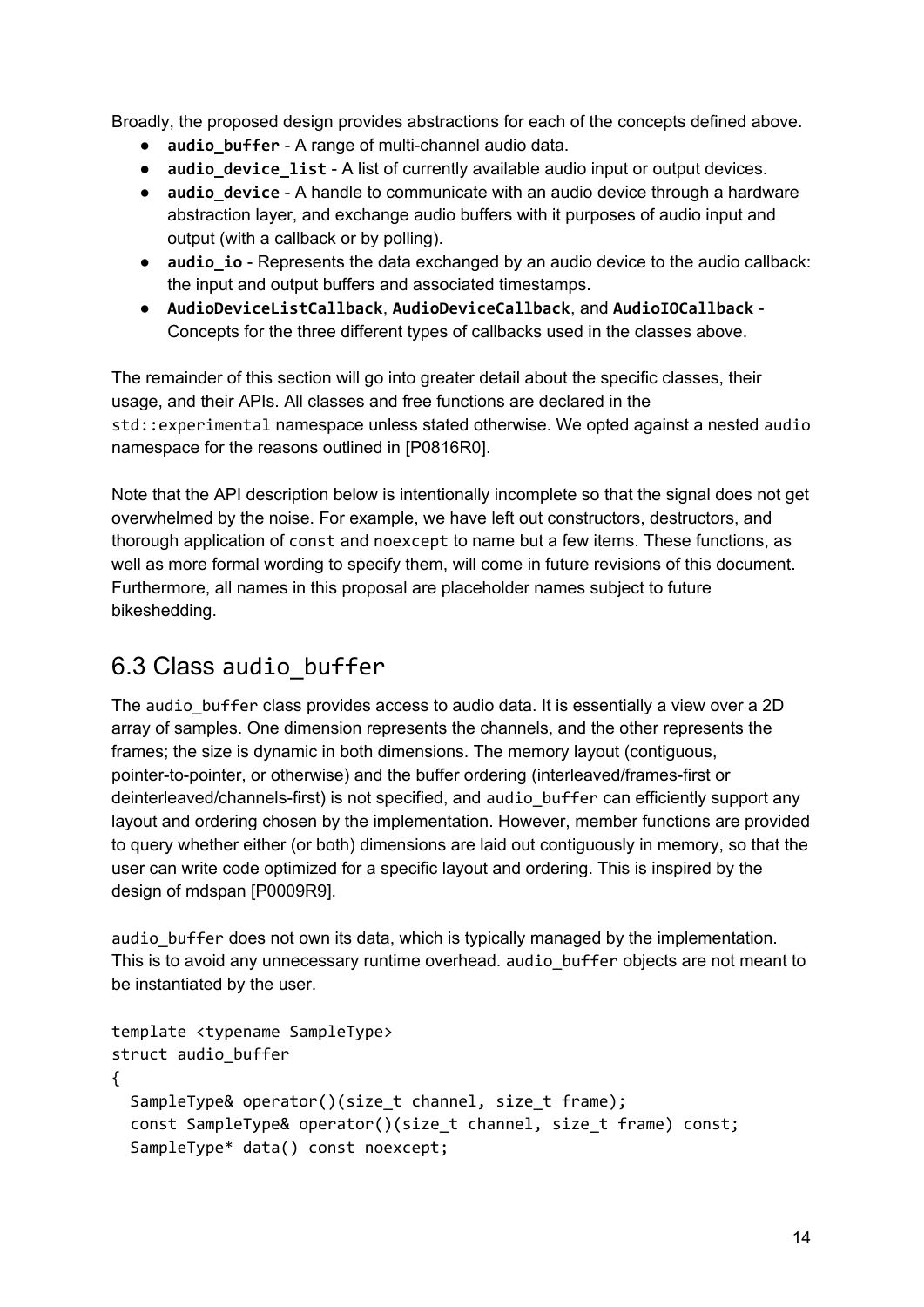```
bool is_contiguous() const noexcept;
  bool channels_are_contiguous() const noexcept;
  bool frames_are_contiguous() const noexcept;
  size_t size_channels() const noexcept;
  size_t size_frames() const noexcept;
  size_t size_samples() const noexcept;
};
```

```
SampleType& audio_buffer::operator() (size_t channel, size_t frames);
Returns: A reference to the sample corresponding to a given frame and a given channel.
```

```
const SampleType& audio_buffer::operator() (size_t channel, size_t frame)
    const;
```
*Returns*: A const reference to the sample corresponding to a given frame and a given channel.

```
SampleType* audio buffer::data() const noexcept;
Returns: A pointer to the beginning of the underlying contiguous array, or nullptr if
is contiguous() == false.
```

```
bool is contiguous() const noexcept;
Returns: true if the underlying data is contiguous in memory.
```

```
bool channels are contiguous() const noexcept;
Returns: true if the buffer is deinterleaved, i.e. each channel is a contiguous array of
samples in memory. In this case, a pointer to the i-th channel can be obtained from the
expression &buffer[0, i];
```

```
bool frames_are_contiguous() const noexcept;
Returns: true if the buffer is interleaved, i.e. each frame is a contiguous array of samples in
memory.
```

```
size t audio buffer::size channels() const noexcept
Returns: The number of channels in the audio buffer.
```

```
size_t audio_buffer::size_frames() const noexcept
Returns: The number of frames in the audio buffer.
```

```
size_t audio_buffer::size_samples() const noexcept
Returns: The total number of samples in the audio buffer, equal to the number of channels
multiplied by the number of frames.
```

```
audio_buffer is templated on the sample type, a numeric type representing a single audio
sample. On some platforms, the native audio API might use sample types that cannot be
easily represented as a numeric type in standard C++ (for example, 24-bit "packed" integers,
```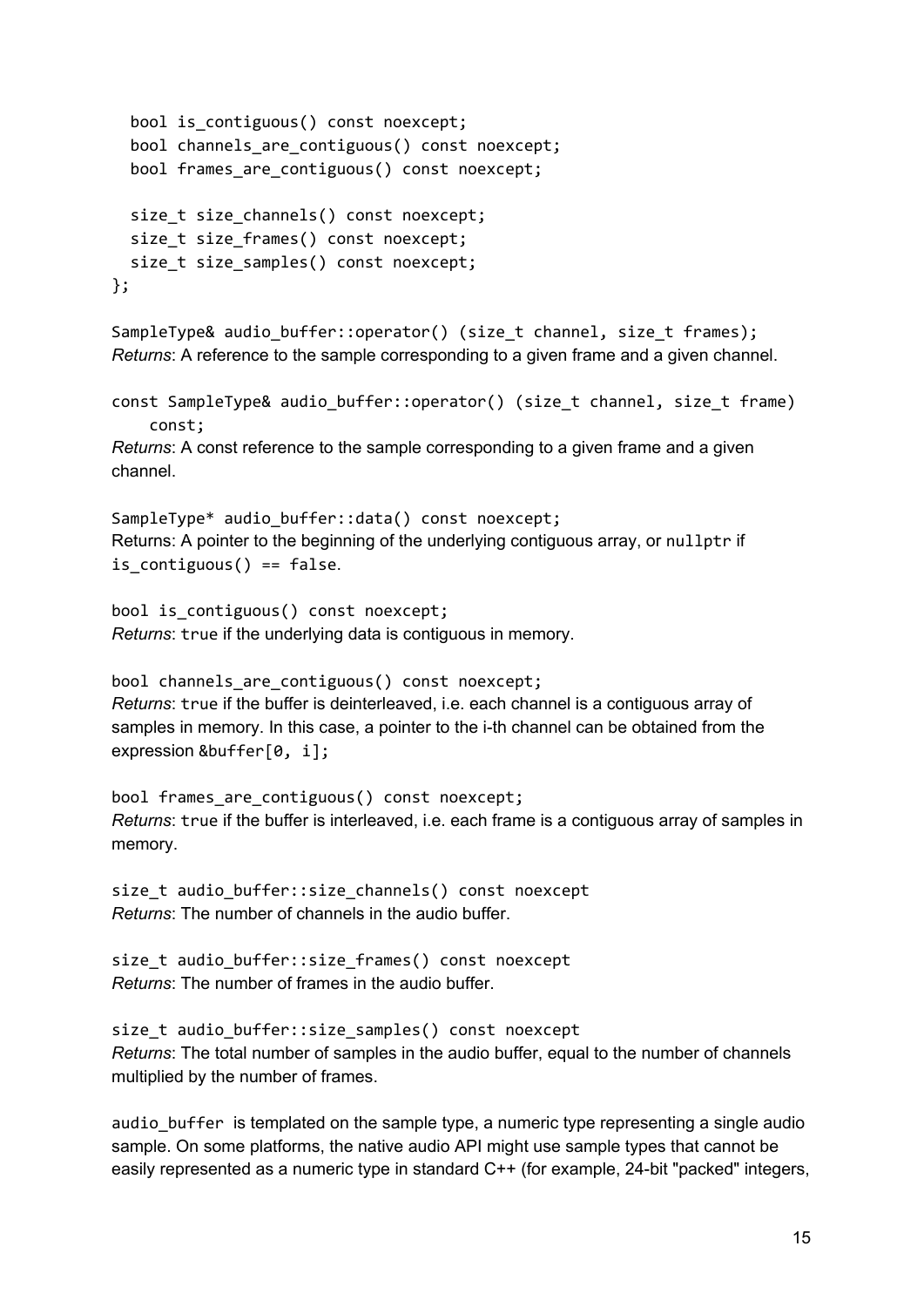and integers with opposite endianness). On such platforms, the implementation can either choose to use a standard C++ type such as int32\_t and perform type conversions under the hood, or use a custom "proxy" type for SampleType that gives access to the individual samples. All this is entirely implementation-defined; the standard API we provide does not impose any restrictions apart from SampleType being numeric. However, the most common sample type for audio APIs on the major operating systems is 32-bit float (followed closely by 16-bit int), so we expect that most programs will just use that.

#### <span id="page-15-0"></span>6.4 Callback concepts

The proposed API requires three different types of callbacks, which are represented as concepts. This way, the functions that register a callback do not require any particular type of callable and will work the same with lambdas, function pointers, functors, etc. while still explicitly stating the required parameter types that each callback takes.

```
template <typename T>
concept AudioDeviceListCallback
```

```
= std::is nothrow invocable v<T>;
```
The callback used to react to changes in the device list, such as when a device is unplugged, a new one plugged in, or the default input or output device changes. Takes no arguments.

```
template <typename T>
```
concept AudioDeviceCallback

= std::is nothrow invocable v<T, audio device&>;

The callbacks called by the device when it starts and stops. This type of callback can be used to do setup and teardown work before/after doing audio I/O.

```
template <typename T>
concept AudioIOCallback
```
= std::is\_nothrow\_invocable\_v<T, audio\_device&, audio\_device\_io&>; The audio I/O callback. Used to exchange audio data with an audio device. Takes a reference to an audio\_device, and a reference to an audio\_device\_io structure holding the most recent input and/or output buffer.

For all these callbacks, it is implementation-defined on which thread they will be called. The nature of audio I/O also makes it unnecessary to add synchronisation facilities or explicit error handling to these callbacks or use executors, resulting in a very simple API.

#### <span id="page-15-1"></span>6.5 Device Selection API

The first entry point to doing audio I/O with the proposed API is to figure out which device you wish to communicate with, using the device selection API.

```
optional<audio_device> get_default_audio_input_device();
```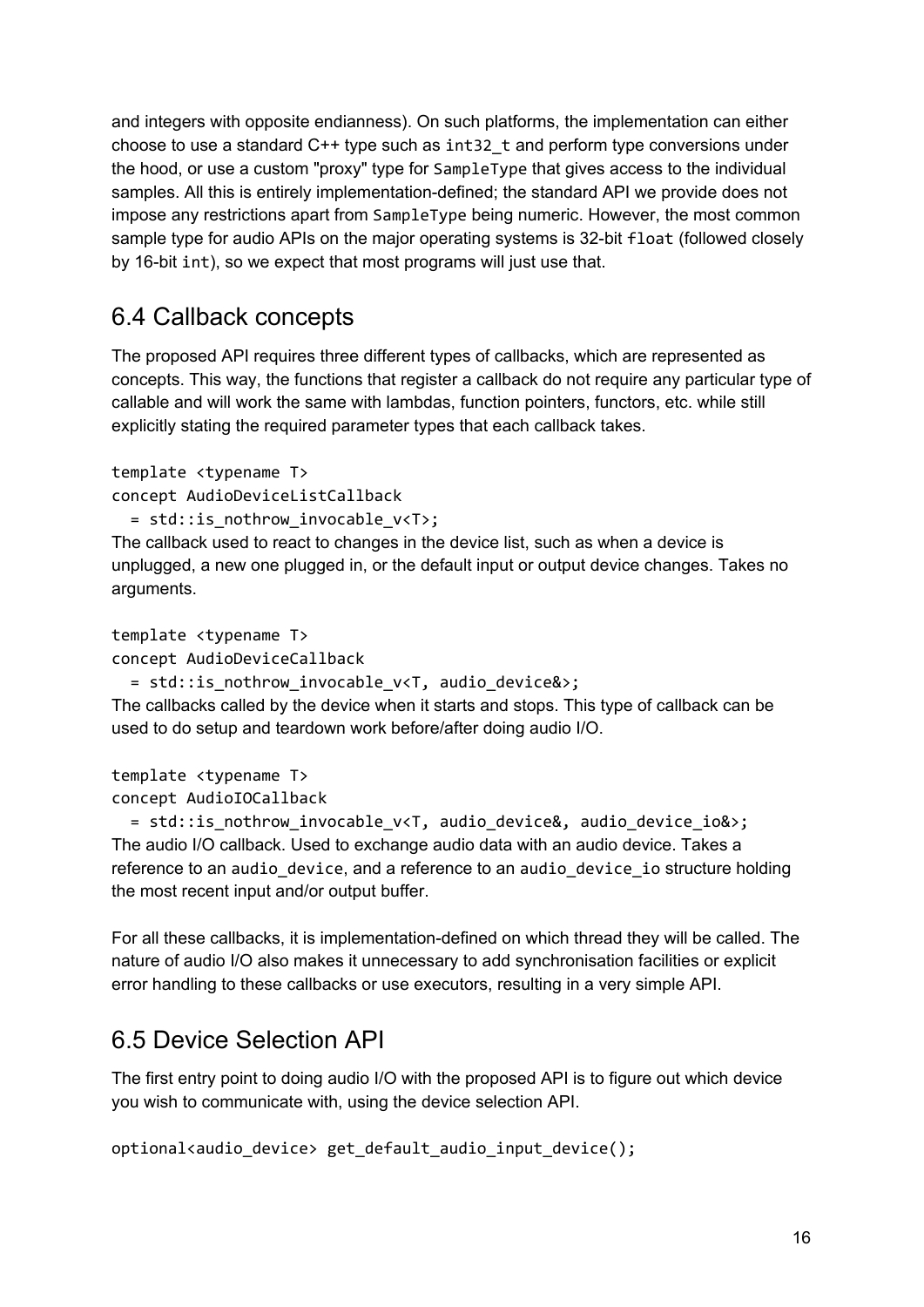*Returns*: a device object referring to the system-default audio input device, or no value if there is no default input device.

```
optional<audio_device> get_default_audio_output_device()
Returns: a device object referring to the system-default audio output device, or no value if
there is no default output device.
```
audio device list get audio input device list(); *Returns*: a device list object to iterate over the input devices currently available on the system.

```
audio device list get audio output device list()
Returns: a device list object to iterate over the output devices currently available on the
system.
```

```
class audio device list {
public:
  iterator begin();
  iterator end();
};
```
Platforms with no audio I/O capabilities can be represented in a straightforward way. On such platforms, get default audio input device() and get\_default\_audio\_output\_device() will always return optionals that hold no value. get audio input device list() and get audio output device list() will always return empty lists.

#### <span id="page-16-0"></span>6.6 Device Configuration Change Callbacks

Whenever the device configuration changes, an application might need to react to that. In particular, the following three events are important:

- When the list of available devices changes (a device is unplugged or another device is plugged in)
- When the default input or output device changes (the current default device is unplugged, or the user chooses another default in the OS settings)

We offer an enum to tag each event, and a function to register a callback function for each event:

```
enum class audio_device_list_event {
  device list changed,
  default_input_device_changed,
 default_output_device_changed,
};
```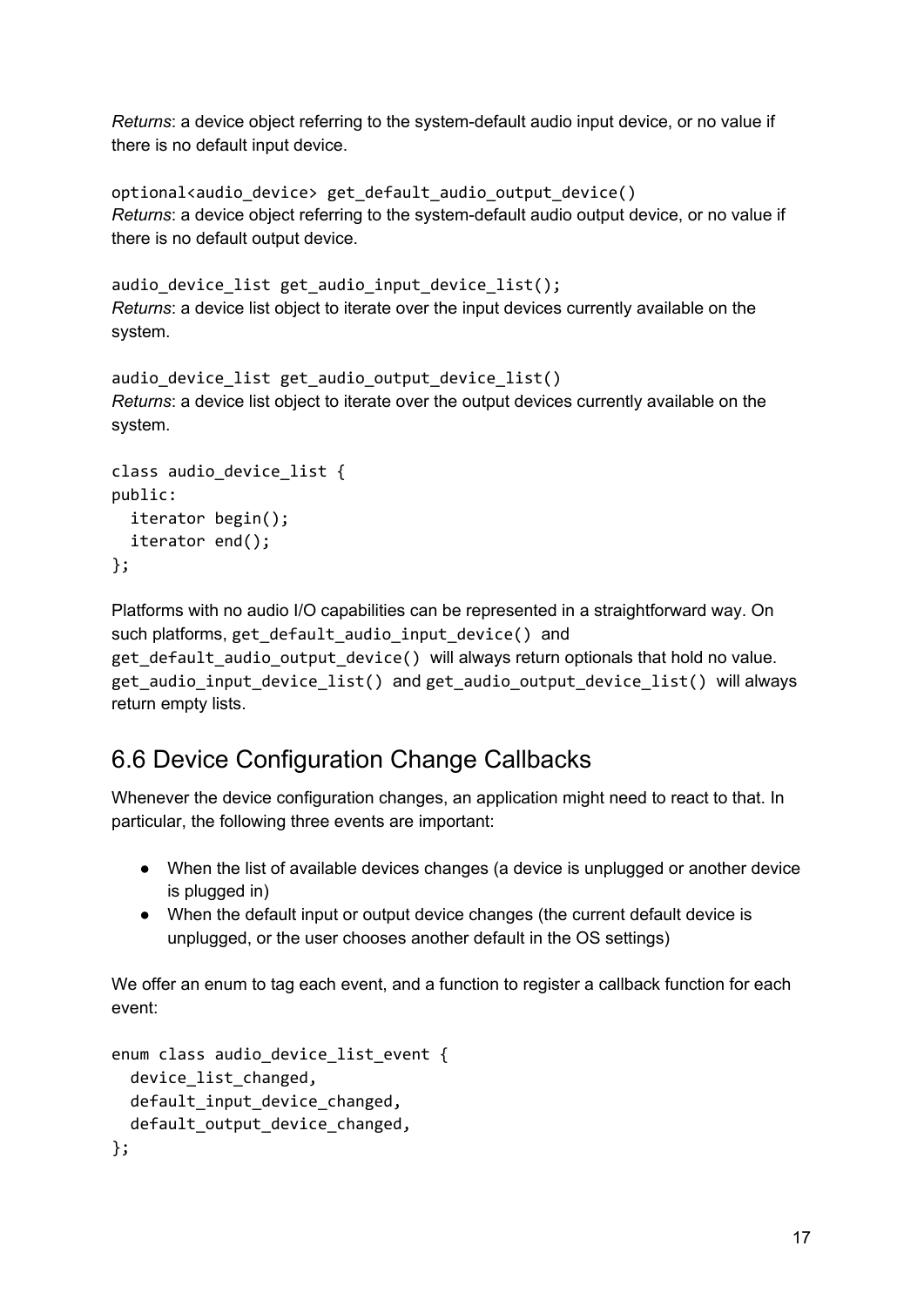```
void set_audio_device_list_callback(audio_device_list_event event,
                                        AudioDeviceListCallback&& auto cb);
Effects: registers the given callback to be called whenever event occurs. It is unspecified on
```
which thread the callback will be called by the system.

#### <span id="page-17-0"></span>6.7 Class audio\_device

After using the device selection API, you will end up with an audio\_device object. The audio device class communicates with the underlying audio driver, and can be run in a threaded mode (connect) or a polling mode (wait/process). A device can have only inputs, only outputs, or both inputs and outputs.

```
class audio_device
{
public:
  string_view name() const;
  using device id t = /* implementation-defined */;device id t device id() const noexcept;
  bool is_input() const noexcept;
  bool is output() const noexcept;
  int get num input channels() const noexcept;
  int get_num_output_channels() const noexcept;
  using sample_rate_t = /* implementation-defined */;sample_rate_t get_sample_rate() const noexcept;
  bool set_sample_rate(sample_rate_t);
  using buffer_size_t = /* implementation-defined */;buffer size t get buffer size frames() const noexcept;
  bool set_buffer_size_frames(buffer_size_t);
  template <typename SampleType>
  constexpr bool supports_sample_type() const noexcept;
  constexpr bool can_connect() const noexcept;
  constexpr bool can_process() const noexcept;
  void connect(AudioIOCallback auto&& ioCallback);
  bool start(AudioDeviceCallback auto&& startCallback = no_op,
             AudioDeviceCallback auto&& stopCallback = no_op);
  bool stop();
  bool is_running() const noexcept;
```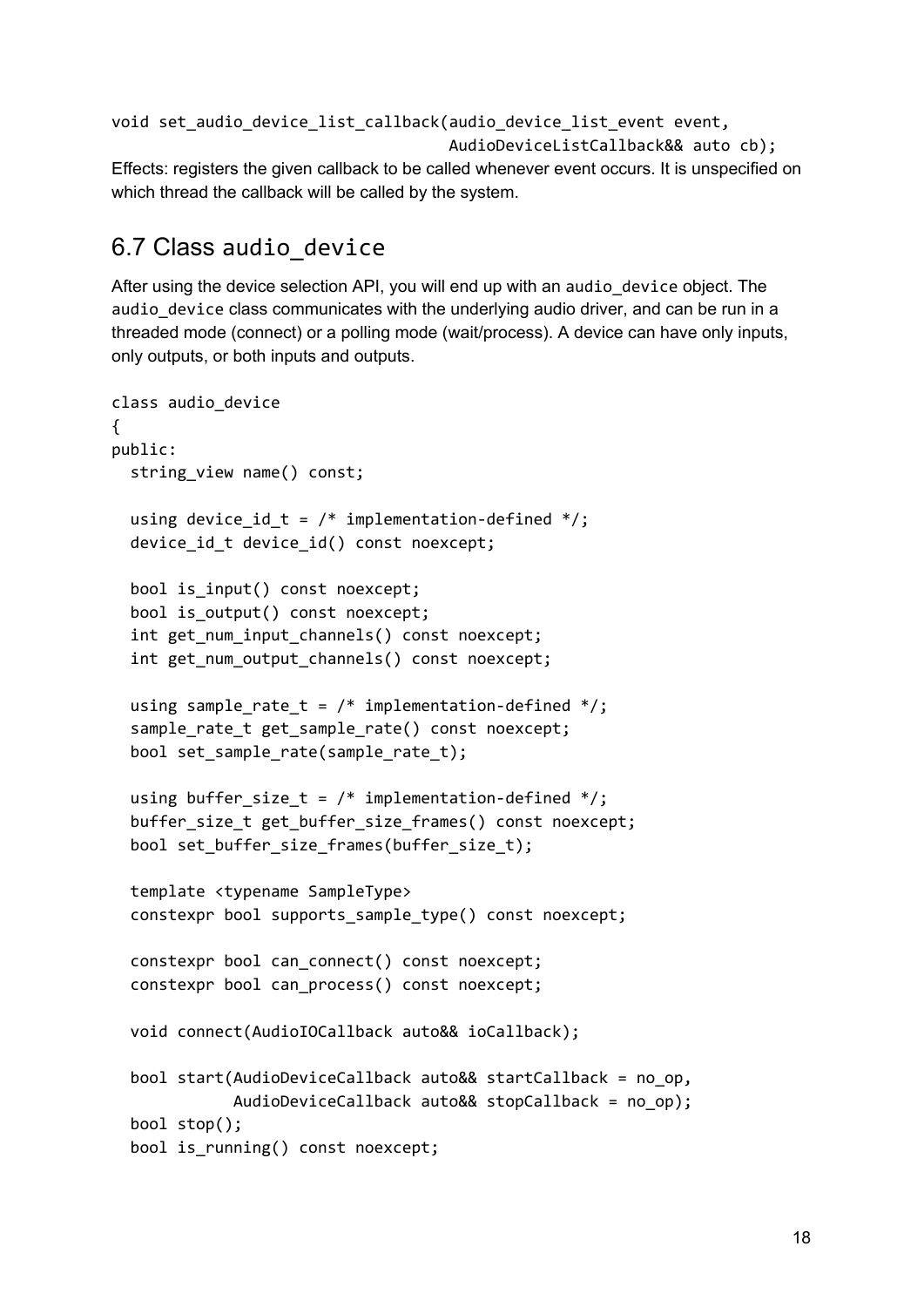```
void wait() const;
  void process(AudioIOCallback auto& ioCallback&);
  bool has unprocessed io() const noexcept;
};
```
string\_view audio\_device::name();

*Returns*: The human-readable name of this audio device. There is no guarantee that this name is unique among the currently connected audio devices.

audio\_device::device\_id\_t; An implementation-defined type used for unique device IDs.

device\_id\_t audio\_device::device\_id() const noexcept; *Returns:* a unique device ID that can be used to distinguish this device from all other currently connected audio devices of the same audio driver type.

bool audio device:: is input() const noexcept; *Returns:* true if the device is capable of audio input, false otherwise.

bool audio device:: is output() const noexcept; *Returns:* true if the device is capable of audio output, false otherwise.

int audio device::get num input channels() const noexcept; *Returns:* The number of audio input channels that this device offers. Zero if the device is not capable of audio input.

int audio\_device::get\_num\_output\_channels() const noexcept; *Returns:* The number of audio input channels that this device offers. Zero if the device is not capable of audio input.

audio device::sample rate t;

An implementation-defined numeric type used to describe the device's sample rate. *Note:* This can be either floating-point or integral, depending on the platform. Major desktop and mobile platforms tend to use either double or unsigned int.

sample\_rate\_t audio\_device::get\_sample\_rate() const noexcept *Returns*: The sample rate that the device currently provides to the program. *Note:* This does not mean that the hardware device actually runs at that sample rate; the hardware abstraction layer is allowed to perform a sample rate conversion internally.

bool audio\_device::set\_sample\_rate(sample\_rate\_t); *Effects*: Requests the device to use the passed-in sample rate for audio I/O. *Returns:* A bool indicating whether the request was successful. *Note:* This does not mean that the hardware device actually runs at that sample rate, and it is unspecified whether this will cause other clients of the same device to also observe a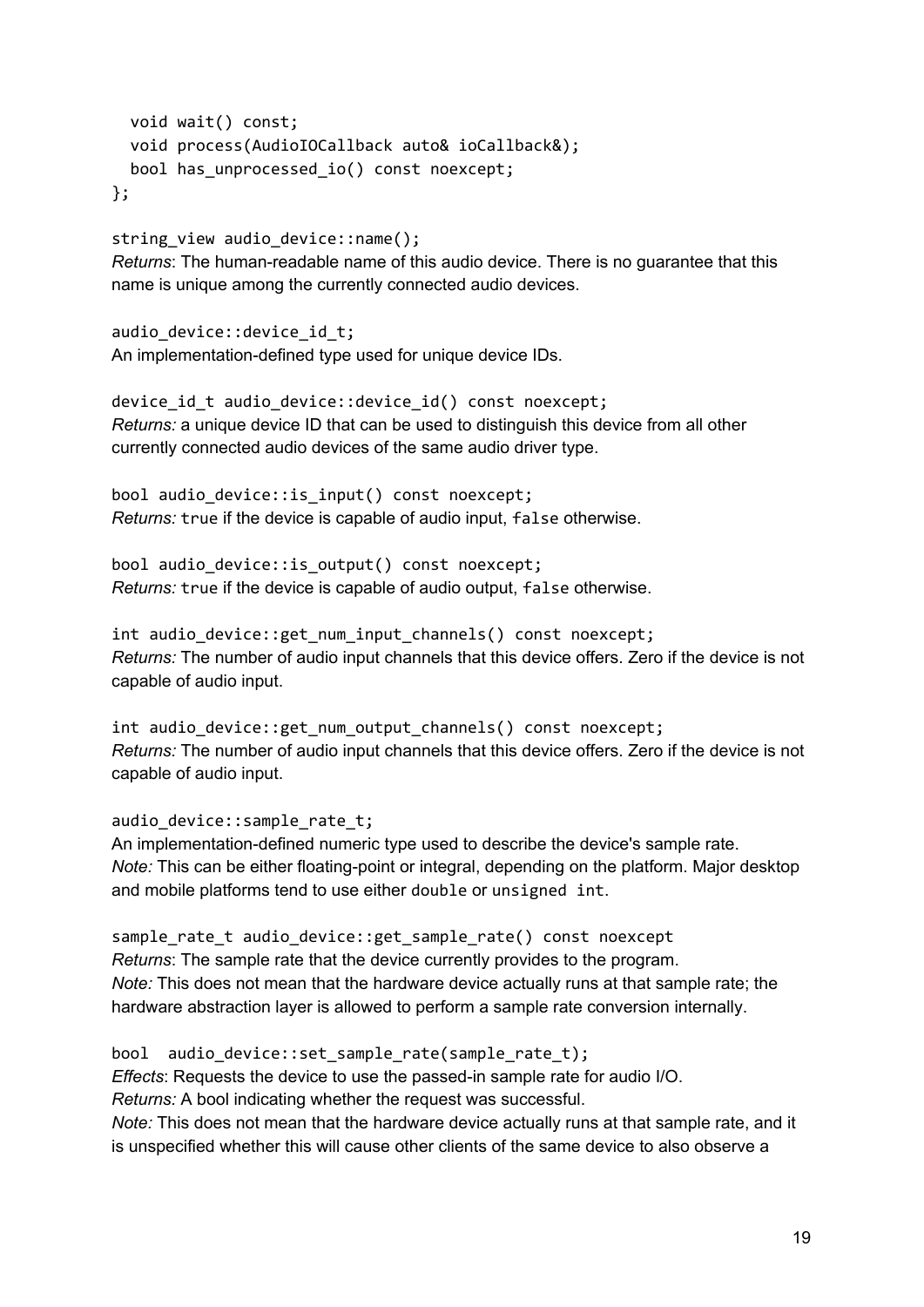sample rate change. This is to allow the hardware abstraction layer to perform a sample rate conversion internally, and supply audio data with a different sample rate to each client.

audio\_device::buffer\_size\_t; An implementation-defined integral type used to describe the device's audio buffer size.

buffer\_size\_t audio\_device::get\_buffer\_size\_frames() const noexcept; *Returns:* The size of the buffer (in frames) that the device currently provides to the callback.

bool audio\_device::set\_buffer\_size\_frames(buffer\_size\_t); *Effects*: Requests the device to use the provided buffer size (in frames) for the buffers supplied to the callback.

*Returns:* A bool indicating whether the request was successful.

bool audio device:: is running() const noexcept; *Returns:* whether the device is currently requesting (output devices) or generating (input devices) audio data.

template <typename SampleType> constexpr bool audio device::supports sample type() const noexcept; *Returns:* true if this device can drive an I/O callback (via connect or process) with the specified SampleType.

constexpr bool audio device::can connect() const noexcept; *Returns:* true if this device can drive a callback (via connect) on a separate thread created by the device.

```
constexpr bool audio_device::can_process() const noexcept;
Returns: true if this device can drive a callback via wait/process.
```

```
void audio_device::connect(AudioIOCallback auto&& ioCallback)
Mandates: can connect() == true.
```
*Effects*: Attaches a callback to execute when the audio device is ready to receive one or more buffers of audio data (output devices) or has generated one or more buffers of audio data (input devices). If this function is being used, it must be called before calling start(). If this function is called after start() and before stop(), an exception is thrown. The thread that is generated acts as if it contained the following code:

```
void thread_func() {
  while(!stopped) {
    wait();
   process(cb);
 }
}
```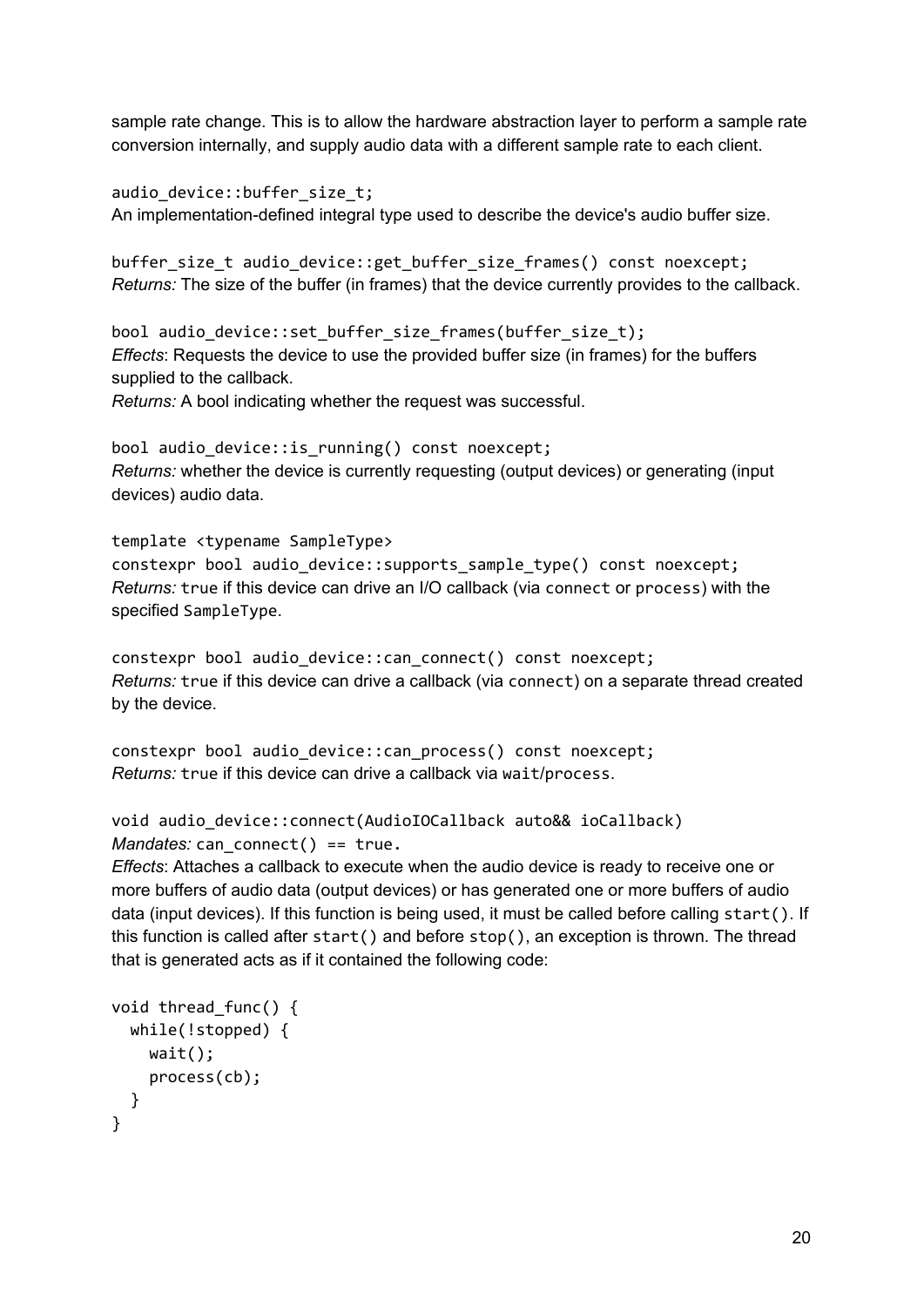bool audio\_device::start(AudioDeviceCallback auto&& startCallback = no\_op, AudioDeviceCallback auto&& stopCallback = no\_op);

*Effects*: Requests the device to start requesting (output devices) or generating (input devices) audio data. If connect() has been called on this device, this requests the audio device to start calling the callback on a separate audio processing thread. If the device has already been started, this call has no effect.

*Arguments:* Callbacks to be called by the implementation on an unspecified thread before the device starts calling I/O callbacks, and after calling the I/O callbacks has stopped, respectively.

*Returns:* A bool indicating whether the request was successful.

*Note:* The audio processing thread may be created before or after the call to start()). It may be created by the library or by the operating system. "Starting" the device does not mean that the underlying physical hardware device is initialized at this point, only that it starts exchanging data with this client – other clients may be already communicating with the same device.

*Note:* Some systems have policies in place for accessing audio devices. For example, an app might have to get permission from the user first before accessing the microphone. We expect that an implementation of this API would handle those things as required by the system. For example, the call to start() might bring up a user dialogue requesting the user to grant the required permission, and return false if that permission is refused.

#### bool audio\_device::stop();

*Effects*: Requests the device to no longer request (output devices) or generate (input devices) audio data. If the device has not been started yet, or has been stopped already, this call has no effect.

*Returns:* A bool indicating whether the request was successful.

*Note:* "Stopping" the device does not mean that the underlying physical hardware device should shut down, only that this client is not interested in communicating with it anymore. Other clients may keep communicating with this device. Also, due to asynchronous nature of audio callbacks, the client might receive an audio callback even after a call to stop() has returned true.

#### void audio\_device::wait() const

#### *Mandates:* can process() == true

*Results*: Waits until the device is ready with at least one buffer of audio data. If the device is configured to drive a thread (by calling connect()), or the device is not currently running, then this function returns immediately.

#### void audio\_device::process(AudioIOCallback auto& cb);

#### *Mandates:* can process() == true.

*Results*: Checks to see if the device has at least one buffer of audio data available. If so, it calls the callback with \*this and a buffer list referencing all available buffers. If the device is configured to drive a thread (by calling connect()), the device is not currently running (start() has not yet been called or stop() has been called), or there are no audio buffers available, then this function returns immediately.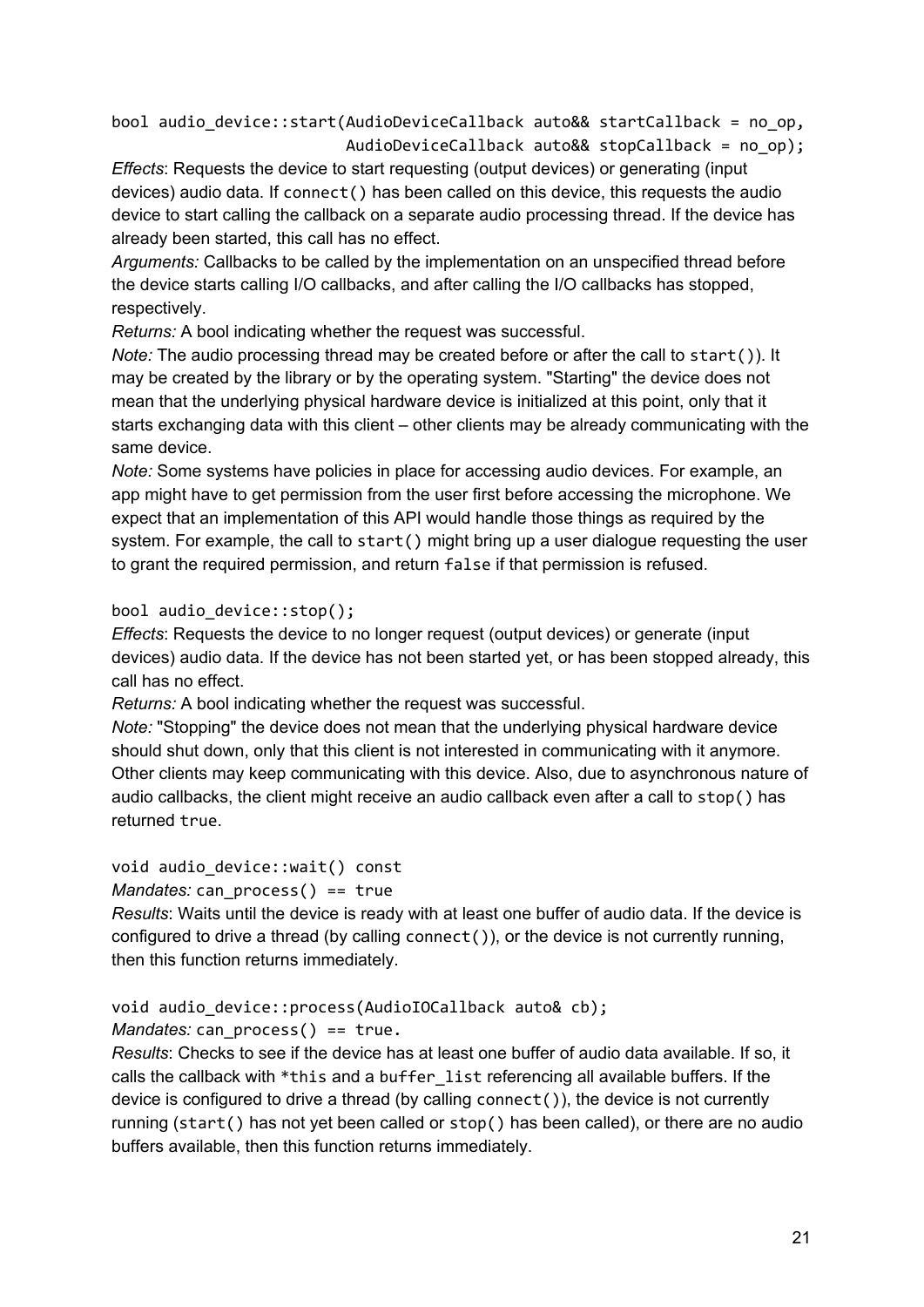bool audio\_device::has\_unprocessed\_io() const noexcept; *Mandates:* can\_process() == true.

*Returns:* A bool indicating whether there is a new audio\_device\_io object that has not been processed yet. This is useful for doing work in between calls to process() on a single-threaded system where neither wait() nor connect() are meaningful.

### <span id="page-21-0"></span>6.8 Class audio\_device\_io

An object of type audio\_device\_io is a wrapper for the audio data exchanged with an audio device via an audio callback. It contains an optional input buffer and an optional output buffer and timestamps associated with the recording time and presentation time, respectively. This way we can accommodate input devices, output devices, and combined input/output devices with the same simple callback signature.

This wrapper is defined as follows:

```
using audio_clock_t = /* Implementation-defined */;
template <typename SampleType>
struct audio device io
{
  optional<audio_buffer<SampleType>>_input_buffer;
  optional<chrono::time_point<audio_clock_t>>_input_time;
  optional<audio_buffer<SampleType>> output_buffer;
  optional<chrono::time_point<audio_clock_t>> output_time;
};
```

```
audio clock t;
An implementation-defined audio clock type.
```
optional<audio buffer<SampleType> audio device io::input buffer; An audio\_buffer containing audio data that has been generated by the device, or no value if the device is not an input device.

optional<chrono::time\_point<audio\_clock\_t>> input\_time; A timestamp representing the "recording time", i.e. the time when the first frame of the input buffer was physically recorded by the input hardware (such as a microphone).

optional<audio\_buffer<SampleType> audio\_device\_io::output\_buffer; An audio\_buffer that the device has requested to be filled with audio data, or no value if the device is not an output device.

```
optional<chrono::time_point<audio_clock_t>> output_time;
A timestamp representing the "presentation time", i.e. the implementation's best guess of the
time when the first frame of the output buffer will be sent to the output hardware (such as a
speaker).
```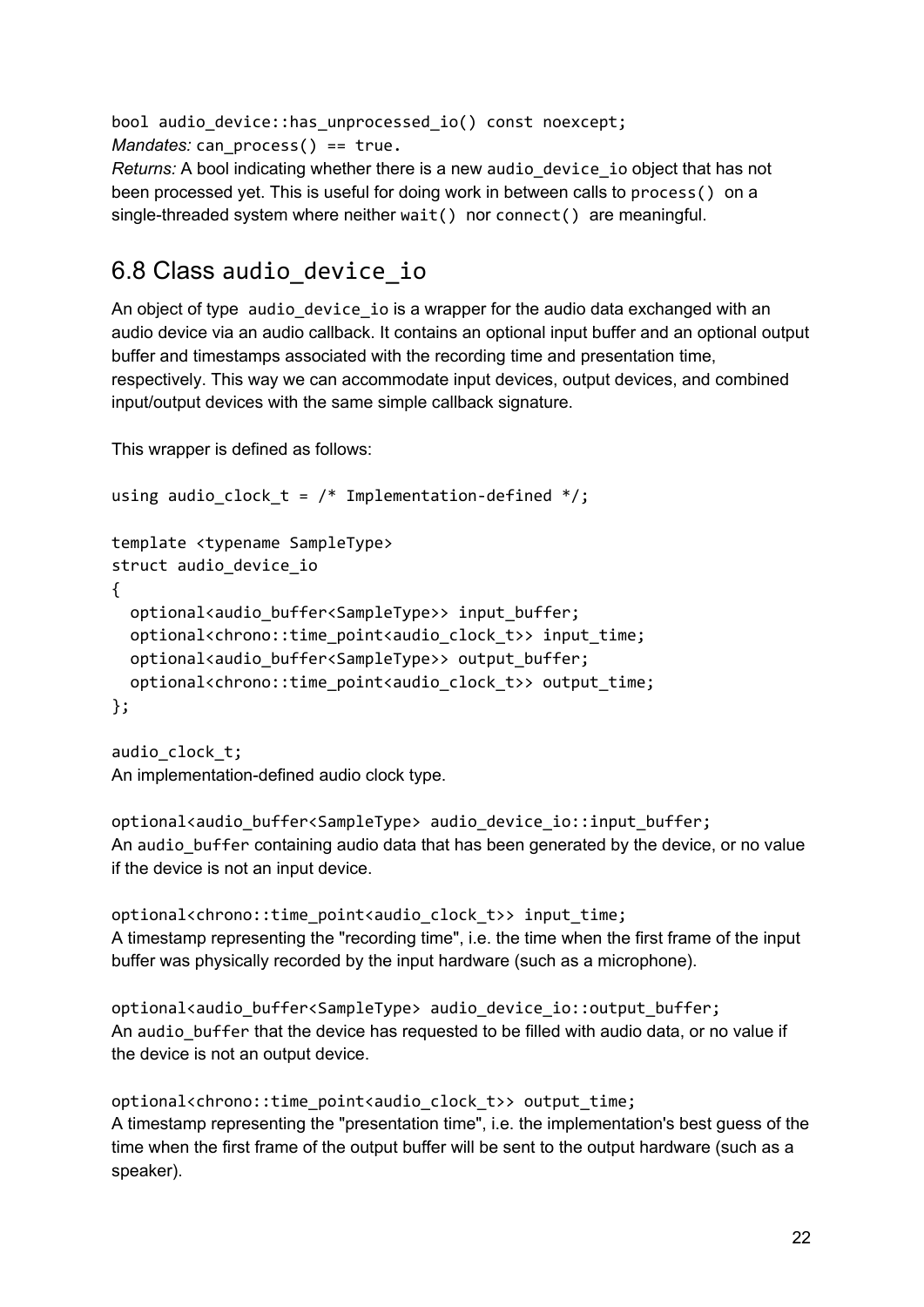# <span id="page-22-0"></span>7 Example Usage

### <span id="page-22-1"></span>7.1 White Noise

In audio, white noise refers to a random signal that has equal intensity at different frequencies [Noise]. We can generate white noise by picking uniformly distributed random values within the allowed value range.

```
random device rd;
minstd rand engine{rd()};
uniform real distribution<float> distribution{-1.0f, 1.0f};
float get random sample value() {
  return distribution(engine);
}
int main() {
  auto device = get default audio output device();
  if (!device)
    return;
  device->connect([&](audio_device&, audio_device_io<float>& io)
  noexcept {
    if (!io.output_buffer.has_value())
      return;
    auto &out = *io.output_buffer;for (int frame = 0; frame < out.size_frames(); ++frame)
      for (int channel = 0; channel < out.size_channels(); ++channel)
        out(frame, channel) = white_noise(gen);
  });
    device->start();
    while(device->is_running());
}
```
#### <span id="page-22-2"></span>7.2 Process on the Main Thread

On systems with a polling API such as WASAPI on Windows, you can drive the audio from the main thread if you so choose.

```
int main() {
  auto device = get_default_audio_output_device();
```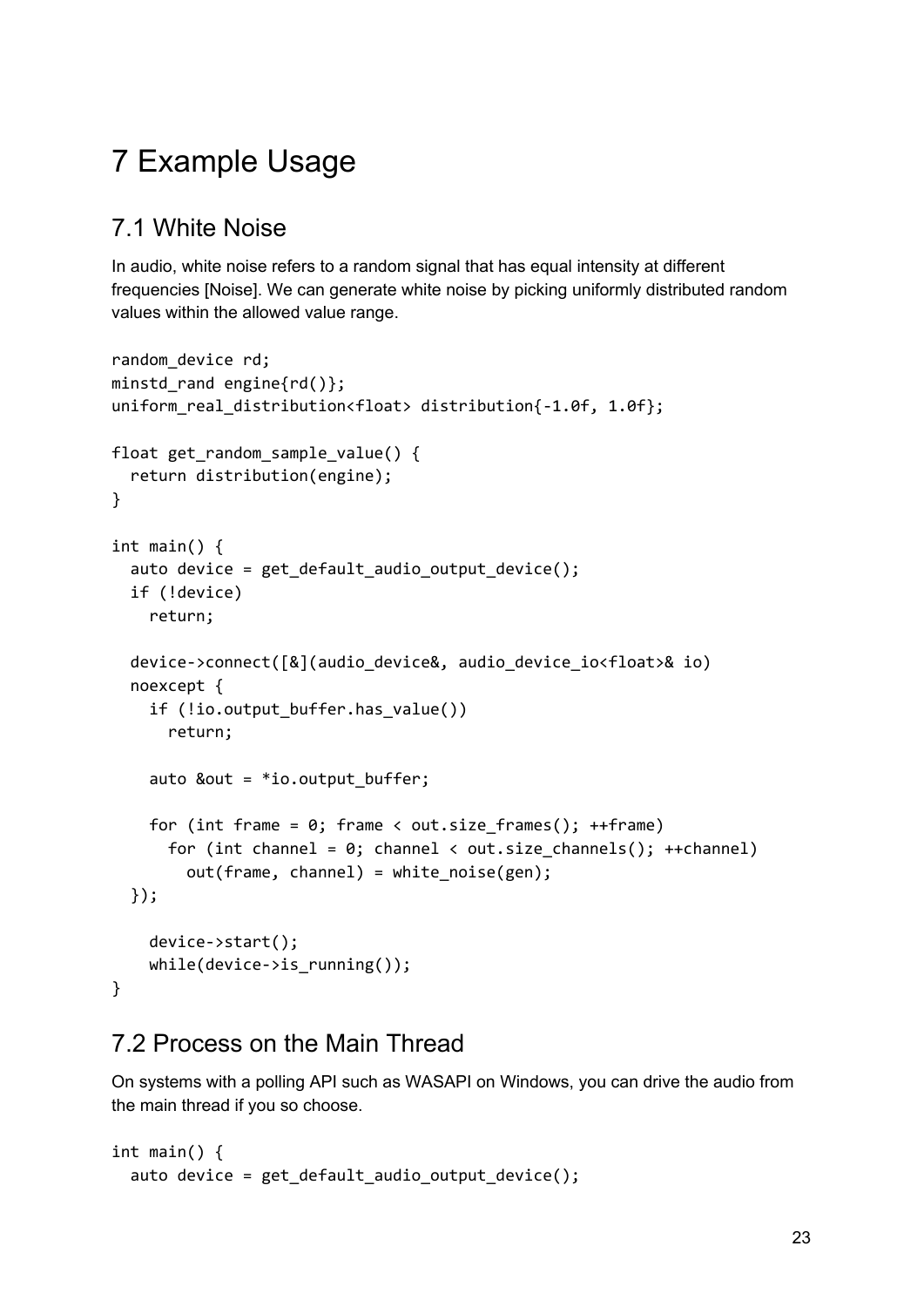```
if (!device)
    return;
  auto callback = [](audio_device& device, audio_device_buffers& buffers){
    /* \ldots * / };
  device->start();
  while(device->is_running()) {
    device->wait();
    device->process(callback);
 }
}
```
#### <span id="page-23-0"></span>7.3 Sine Wave

White noise is all well and good, but what if we want to actually generate something real? We'll generate a 440 Hz sine wave. (For musicians<sup>8</sup>, that's an A.)

```
int main() {
  auto device = get default audio output device();
  if (!device)
    return;
  const double frequency hz = 440.0;const double delta = 2.0 * M PI * frequency hz / d.get sample rate();
  double phase = 0;
  device->connect([=](audio_device& device, audio_device_io<float>& io)
  mutable noexcept {
     auto\& out = *io.output_buffer;
    for (int frame = 0; frame < out.size_frames(); ++frame) {
      float next_sample = std::sin(phase);
      phase = std::fmod(phase + delta, 2.0f * M_P I);
      for (int channel = 0; channel < out.size_channels(); ++channel)
        out(frame, channel) = 0.2f * next_sample;
  });
 device->start();
  while(device->is_runninng());
}
```
<sup>&</sup>lt;sup>8</sup> Although some orchestras will tune to 441 Hz, or even 442 Hz. Interesting historical tidbit: the audio CD format runs at 44,100 Hz, which is exactly enough for 100 samples per pulse for an A at a 441 Hz.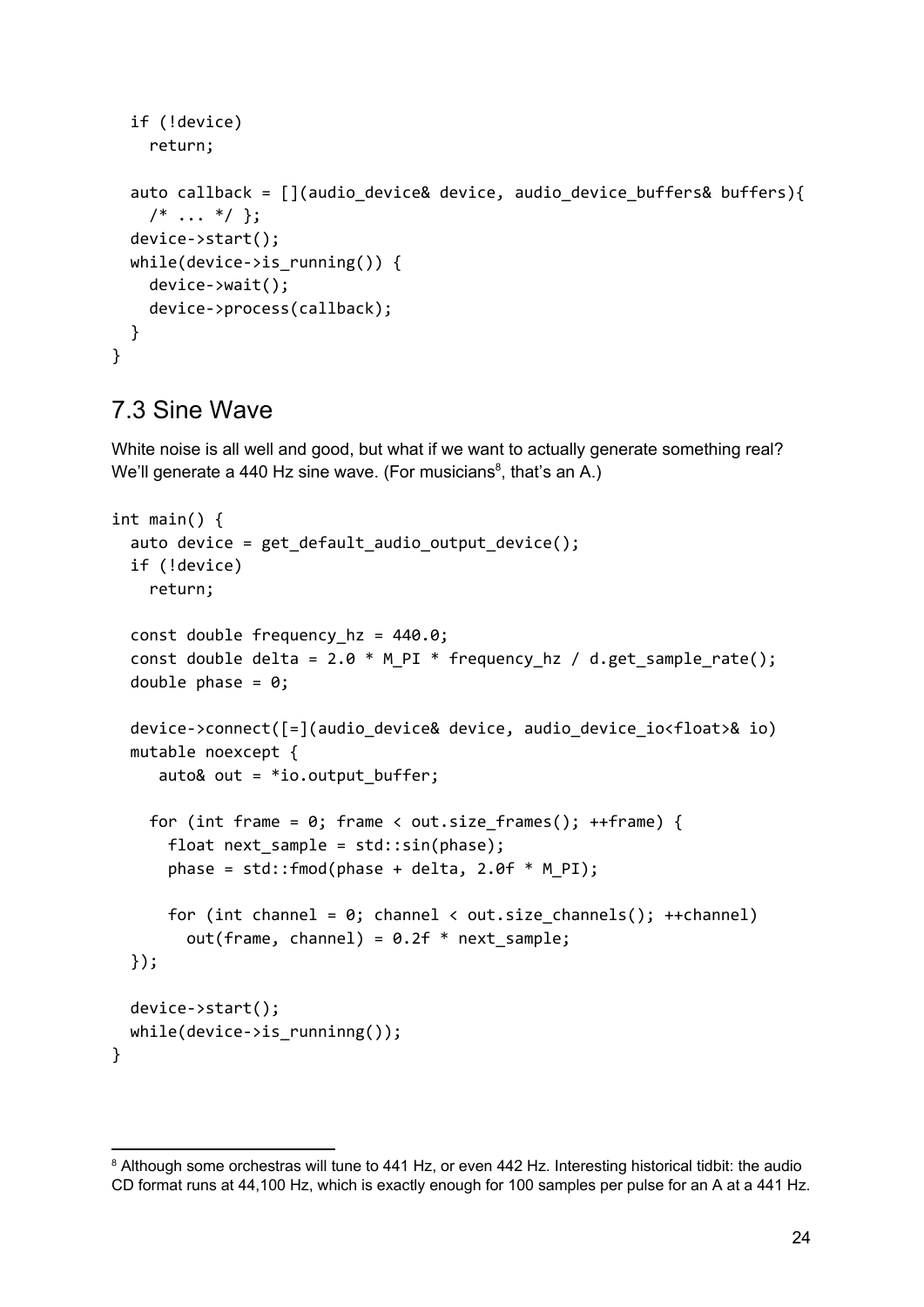## <span id="page-24-0"></span>8 Reference Implementation

A repository with a working implementation of the draft API that currently functions on macOS is available at <https://github.com/stdcpp-audio/libstdaudio>. This implementation is still a work in progress and may have some rough edges, but it does follow the API design presented here.

This reference implementation also contains a test suite as well as example apps, demonstrating the example usages above as well as other features of our API like device enumeration and processing microphone input.

# <span id="page-24-1"></span>9 Next steps

This proposal is still missing some important features that we have not implemented yet. These will be added in future revisions.

### <span id="page-24-2"></span>9.1 Channel Names and Channel Layouts

There are a number of conventions in the audio world regarding the names of channels, and the order that they appear in an interleaved buffer. For example, in an interleaved stereo buffer, the common standard is to have the left channel first, then the right channel. Similarly, there are standards for other channel configurations. We would like to provide some convenience enums for audio buffers so that you can use (for example) channel::left instead of a numeric index order to access the left channel.

More generally, the meaning of channels does not map to their index in the buffer in the same way on every platform. For example, Windows is using the channel order Left-Right-Center, whereas macOS is using Left-Center-Right. In order to portably send output to the Center channel, we need to provide a dynamic API for querying the current channel layout, as well as defining and requesting a set of channels we are interested in, which is a subset of the channels provided by the audio device. Some existing audio APIs provide this functionality by accepting a channel mask when opening an audio device. We do not yet have a proposal on how to standardise this functionality.

### <span id="page-24-3"></span>9.2 Device settings negotiation API

Device settings such as buffer size, sample rate, and the sample type highly depend on the particular device as well as each other. Some combinations of settings might be supported, while others might not. For this reason, many audio APIs such as WASAPI on Windows and ALSA on Linux offer a settings negotiation API, where you can query whether a particular combination of settings is supported, and more importantly, get a set of settings back from the driver that is different but as close as possible to the particular settings you requested. This revision of the paper does not offer such an API: you get to set the settings, start the audio device, and then register a "device started" callback in which you can query which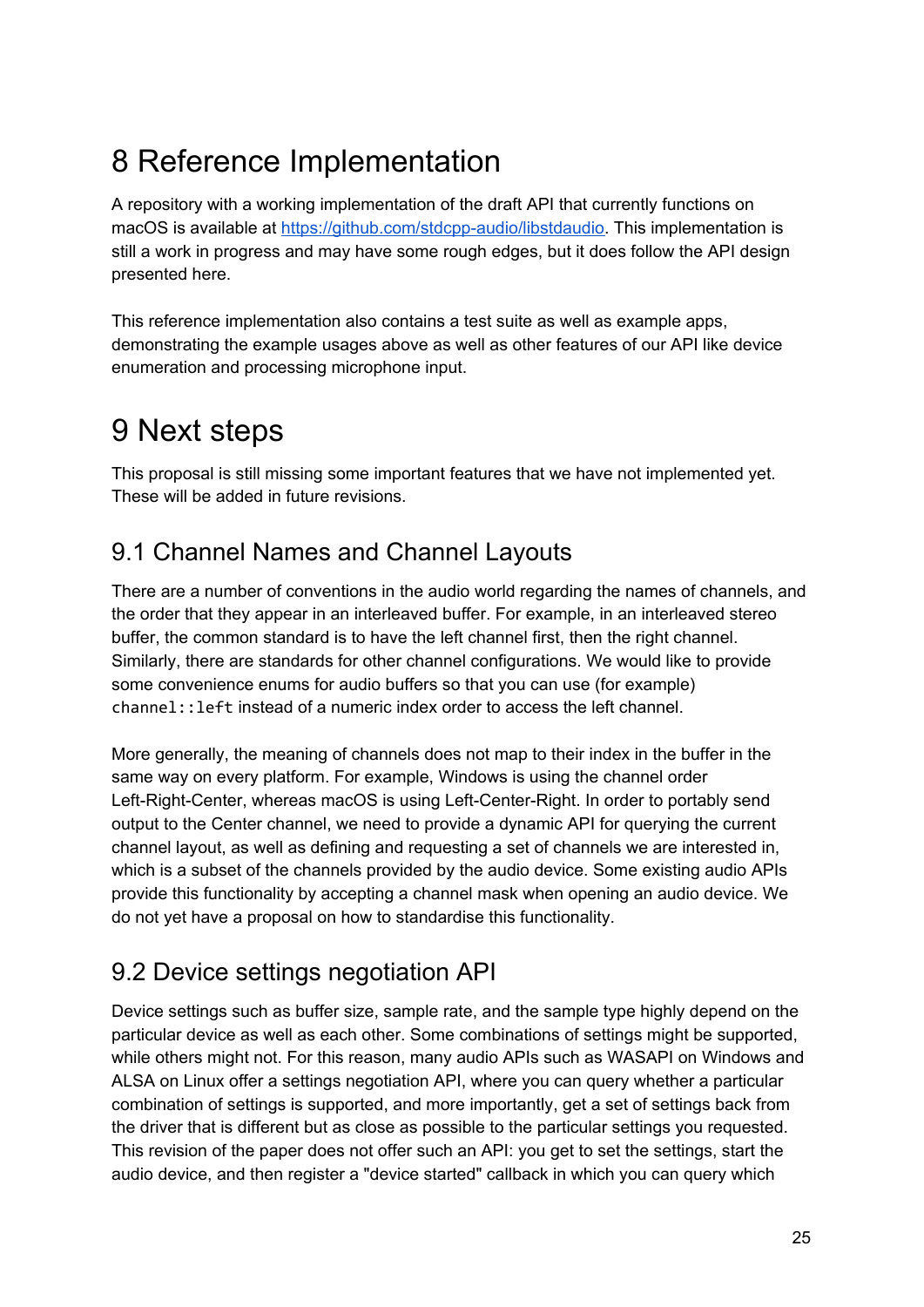settings you actually got and react accordingly. This model is too limited for practical use compared to existing audio APIs. We therefore plan to add a proper settings negotiation API to the next revision of this paper.

In the last revision R1, we introduced the methods get\_supported\_buffer\_sizes\_frames and get supported sample rates that return a std:: span of the supported values for buffer size and sample rate, respectively. We have since found that this approach is not adequate (as the chosen setting for one might influence what settings are possible for the other), it does not include possible settings for the sample type, and it is not easily implementable for WASAPI.

#### <span id="page-25-0"></span>9.3 Exclusive vs Shared Mode

On many systems (including Windows and macOS among others), the audio device can be opened either in exclusive mode or in shared mode. In exclusive mode, the device belongs to the program that opened it – no other audio programs from the system will be able to communicate with the audio device while it is opened by another program. In shared mode, the operating system runs a mixer under the hood which allows multiple programs to communicate with an audio device simultaneously. The OS might also apply a master volume and other effects to the output before sending it to the device.

Each setting has different advantages and disadvantages. Exclusive mode provides lower latency because there is no operating system mixer, but it has stricter requirements on buffer format, can potentially fail if another program already has the device open, and does not allow other programs to play audio through the device at the same time. Contrariwise, opening a device in shared mode provides for a wider variety of supported buffer formats, generally doesn't fail, and plays well with other programs, but at the cost of higher latency. Typically, games and consumer programs will use shared mode, while pro audio applications will use exclusive mode.

This distinction is important, and several backends let the application choose in which mode it wants to open the device. We therefore must design a way to expose this functionality.

### <span id="page-25-1"></span>9.4 Combining Multiple Devices

All of this API is currently centered around operating a single audio device. However, systems exist with more than one audio endpoint $9$ , and some method of coordinating among multiple devices is important.

In particular, there are optimization opportunities on some platforms. For example, on Windows, WASAPI allows the user to create an Event which is triggered whenever the device is ready to receive or provide samples. Ordinarily, the user will call WaitForSingleObject() on that Event (which is how audio\_device::wait() would be implemented under the hood). However, on systems with multiple audio endpoints, it is more

<sup>&</sup>lt;sup>9</sup> In fact, they are common. Most commodity PCs will have audio outputs to plug speakers into, as well as being able to drive audio on a monitor through an HDMI connection.